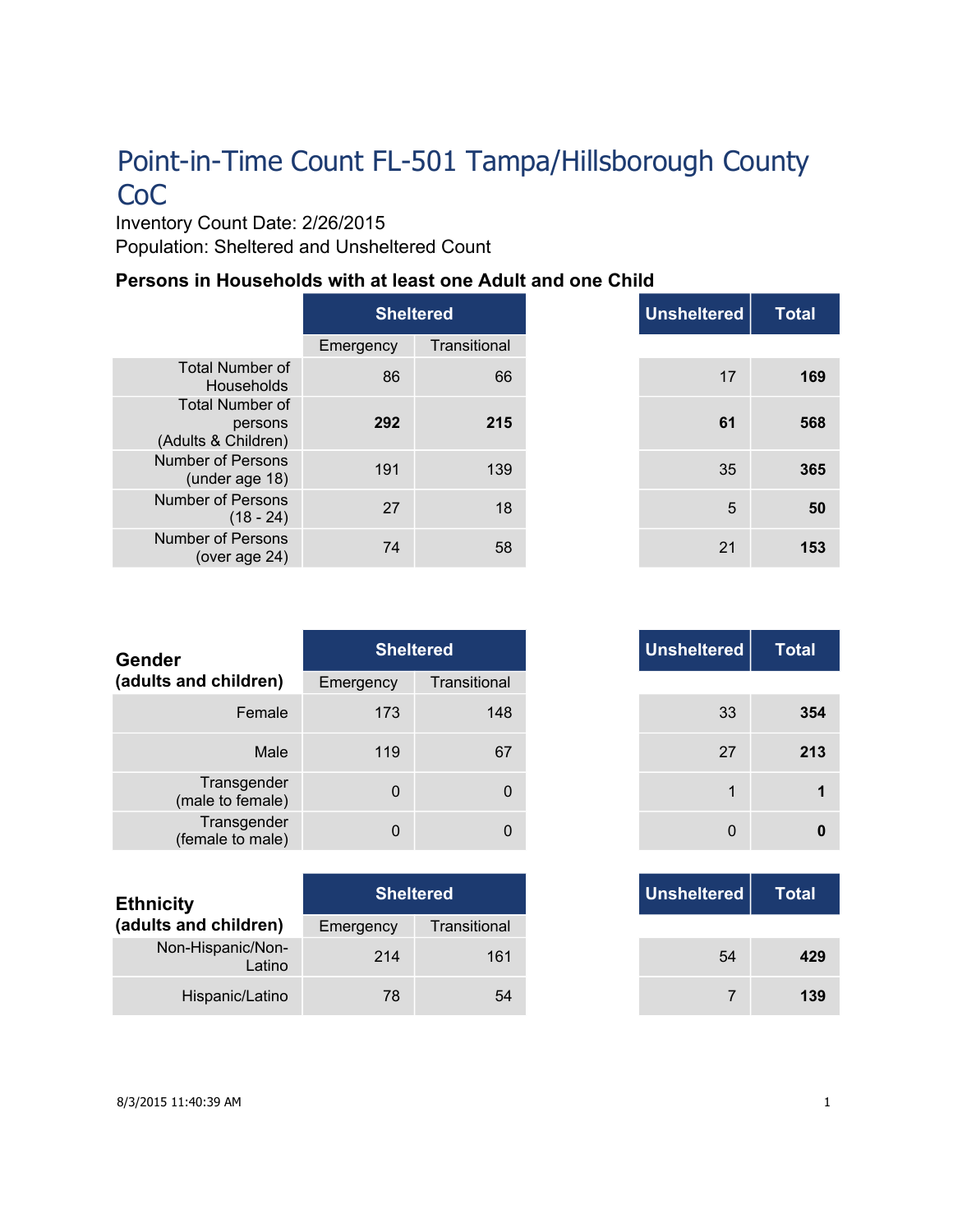| Race                                                |           | <b>Sheltered</b> |
|-----------------------------------------------------|-----------|------------------|
| (adults and children)                               | Emergency | Transitional     |
| White                                               | 98        | 61               |
| <b>Black or African-</b><br>American                | 149       | 122              |
| Asian                                               | 3         | $\overline{2}$   |
| American Indian or<br>Alaska Native                 | 1         | 0                |
| Native Hawaiian or<br><b>Other Pacific Islander</b> | 1         | 0                |
| <b>Multiple Races</b>                               | 40        | 30               |

|              | <b>Sheltered</b> |
|--------------|------------------|
| าcy          | Transitional     |
| 98           | 61               |
| 149          | 122              |
| 3            | $\overline{2}$   |
| $\mathbf{1}$ | 0                |
| $\mathbf{1}$ | 0                |
| 40           | 30               |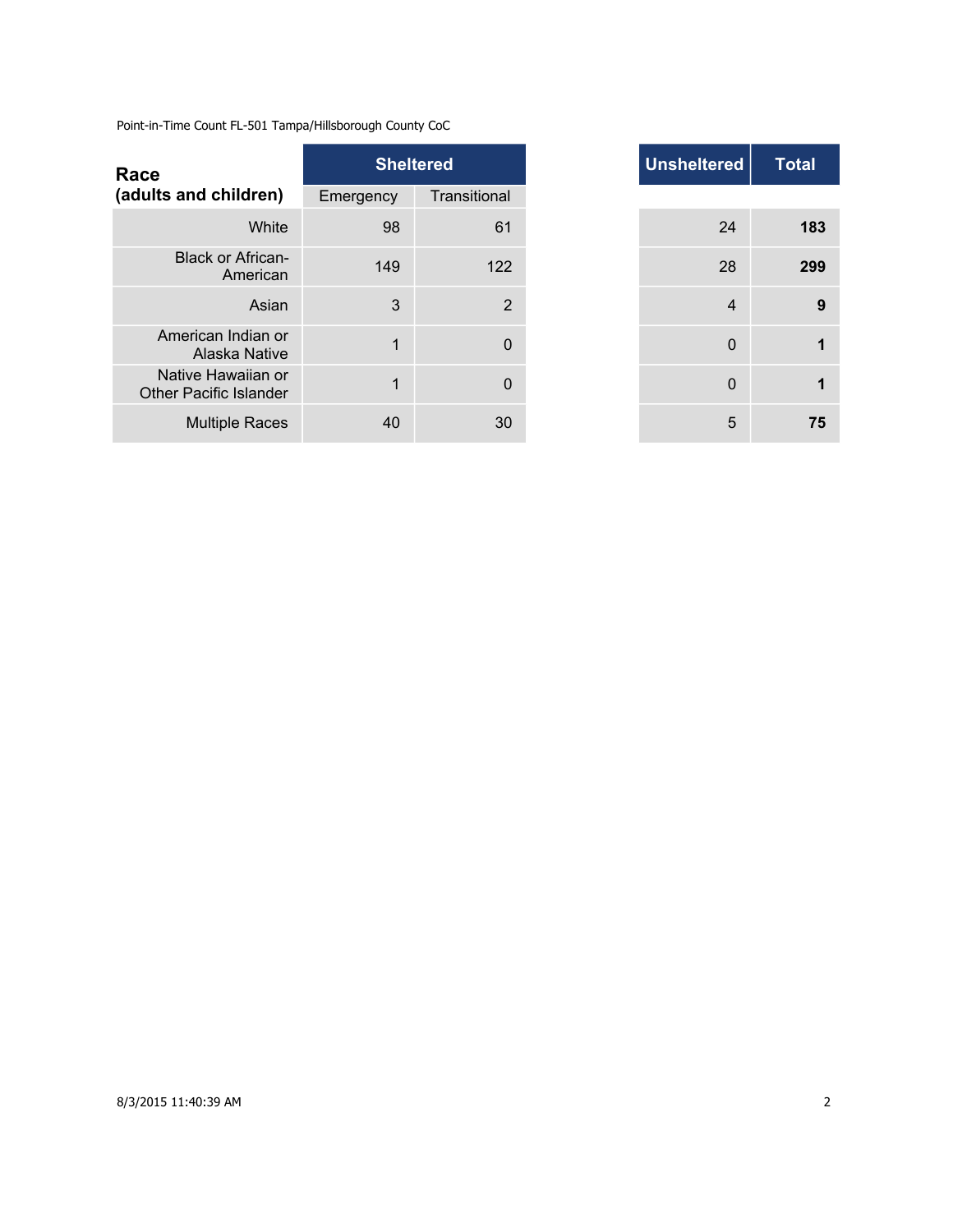# Inventory Count Date: 2/26/2015 Population: Sheltered and Unsheltered Count

# **Persons in Households with only Children**

|                                                   |           | <b>Sheltered</b> |  |
|---------------------------------------------------|-----------|------------------|--|
|                                                   | Emergency | Transitional     |  |
| <b>Total Number of</b><br>Households              |           |                  |  |
| <b>Total Number of</b><br>children (under age 18) |           |                  |  |

| Gender                          | <b>Sheltered</b> |              |
|---------------------------------|------------------|--------------|
| (adults and children)           | Emergency        | Transitional |
| Female                          | 0                | 0            |
| Male                            | $\mathbf 0$      | 0            |
| Transgender<br>(male to female) | $\Omega$         | 0            |
| Transgender<br>(female to male) | $\Omega$         | 0            |

| <b>Ethnicity</b>            |           | <b>Sheltered</b> |
|-----------------------------|-----------|------------------|
| (adults and children)       | Emergency | Transitional     |
| Non-Hispanic/Non-<br>Latino | 0         |                  |
| Hispanic/Latino             |           |                  |

|     | <b>Sheltered</b> |
|-----|------------------|
| ιсγ | Transitional     |
| 0   |                  |
|     |                  |

|          | <b>Sheltered</b> |
|----------|------------------|
| าcy      | Transitional     |
| $\Omega$ | $\Omega$         |
| $\Omega$ | $\Omega$         |
| $\Omega$ | $\Omega$         |
|          | O                |

|     | <b>Sheltered</b> | Unsheltered |  |
|-----|------------------|-------------|--|
| ٦CV | Transitional     |             |  |
|     |                  |             |  |
|     |                  |             |  |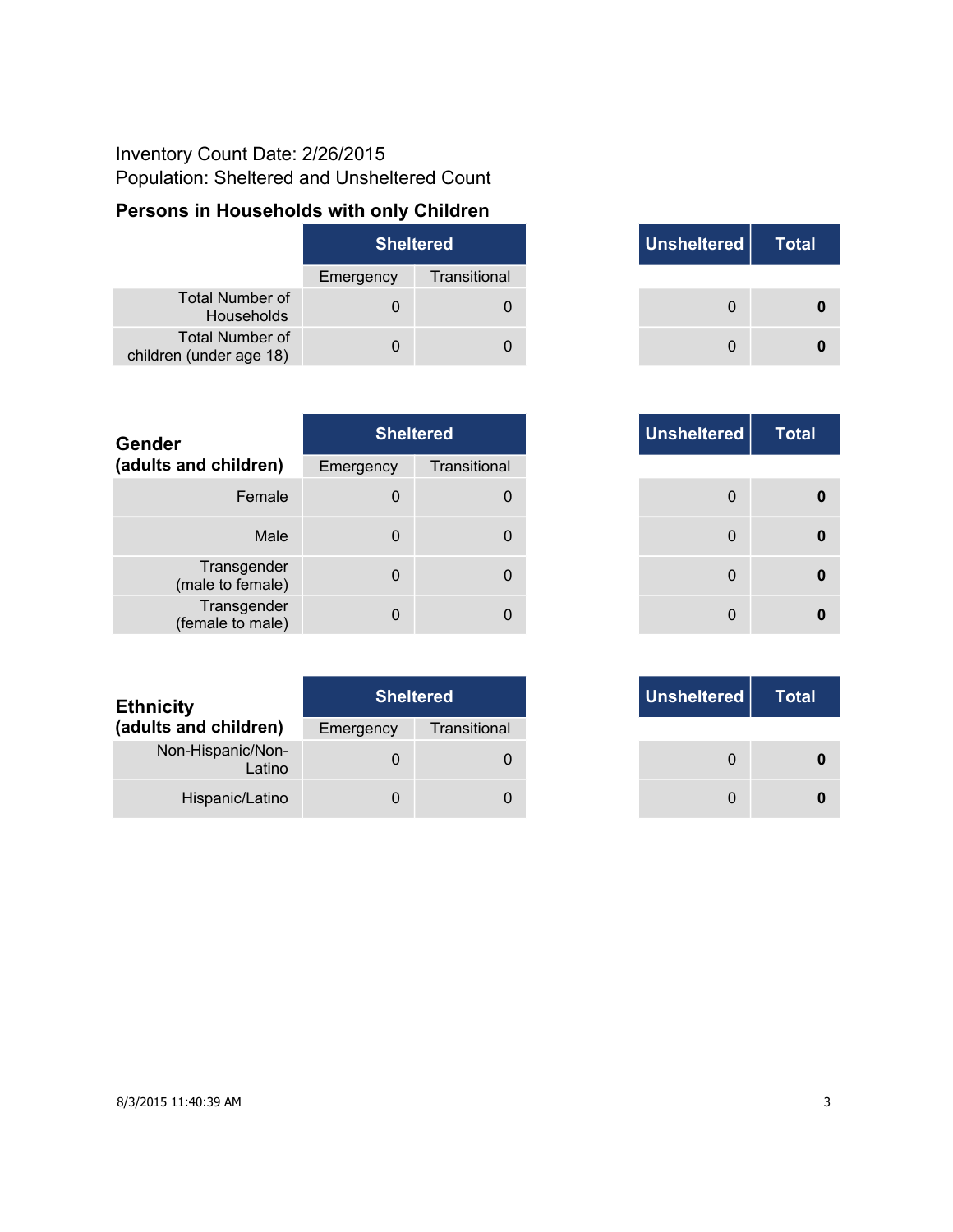| <b>Unsheltered</b><br><b>Sheltered</b><br>Race                       |
|----------------------------------------------------------------------|
| (adults and children)<br>Transitional<br>Emergency                   |
| White<br>$\mathbf 0$<br>$\mathbf 0$                                  |
| <b>Black or African-</b><br>$\Omega$<br>$\Omega$<br>American         |
| $\Omega$<br>Asian<br>0                                               |
| American Indian or<br>$\mathbf 0$<br>0<br>Alaska Native              |
| Native Hawaiian or<br>$\Omega$<br>0<br><b>Other Pacific Islander</b> |
| <b>Multiple Races</b><br>$\Omega$<br>0                               |

|              | <b>Sheltered</b> |
|--------------|------------------|
| าcy          | Transitional     |
| $\mathbf{0}$ | $\mathbf 0$      |
| $\Omega$     | $\Omega$         |
| $\Omega$     | $\Omega$         |
| $\Omega$     | $\Omega$         |
| $\Omega$     | $\Omega$         |
| O            | 0                |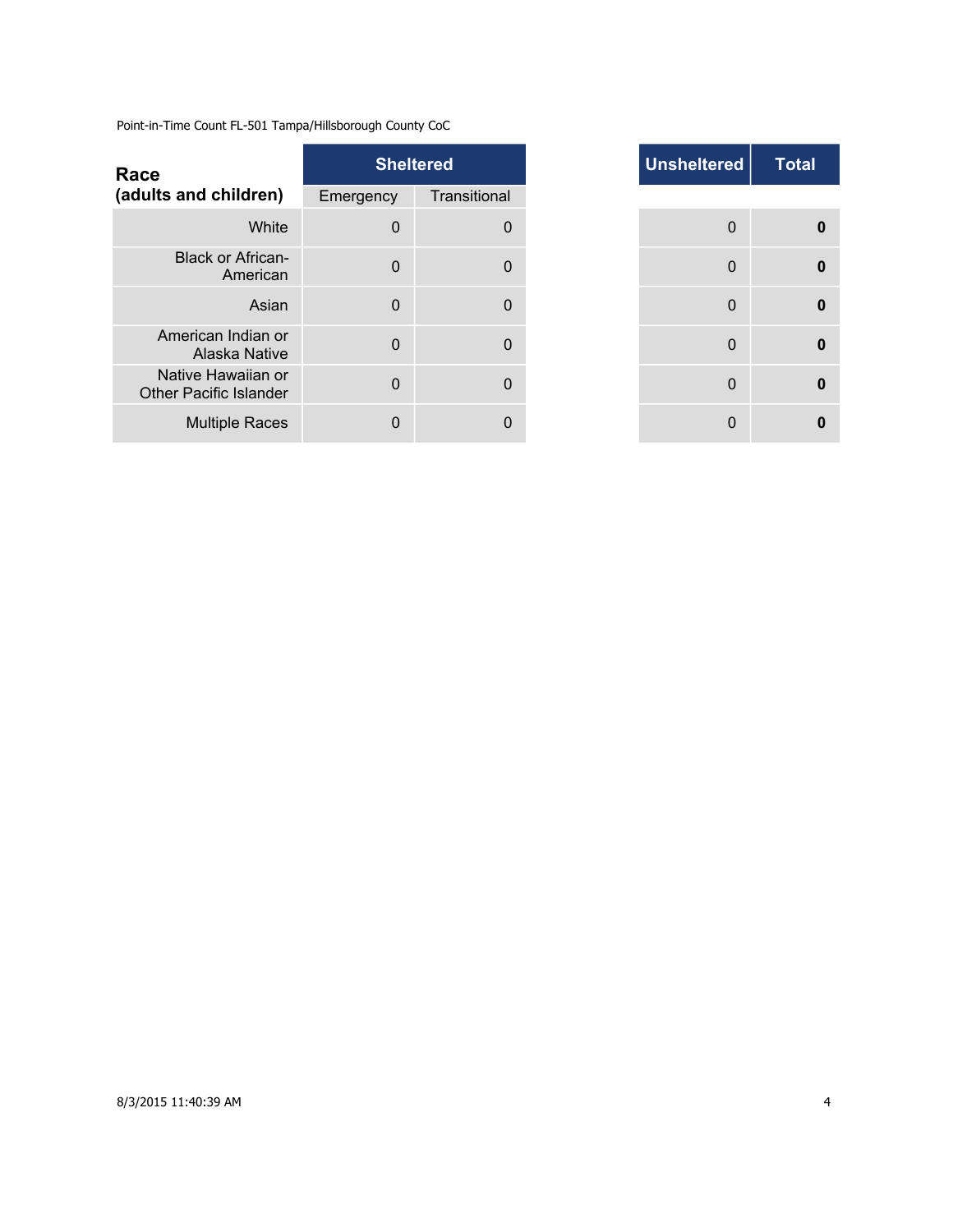# Inventory Count Date: 2/26/2015 Population: Sheltered and Unsheltered Count

## **Persons in Households without Children**

|                                               | <b>Sheltered</b> |              |            | <b>Unsheltered</b> | <b>Total</b> |
|-----------------------------------------------|------------------|--------------|------------|--------------------|--------------|
|                                               | Emergency        | Transitional | Safe Haven |                    |              |
| <b>Total Number of</b><br><b>Households</b>   | 377              | 282          | 9          | 695                | 1,363        |
| <b>Total Number of</b><br>persons<br>(Adults) | 377              | 282          | 9          | 695                | 1,363        |
| <b>Number of Persons</b><br>$(18 - 24)$       | 24               | 18           | $\Omega$   | 48                 | 90           |
| <b>Number of Persons</b><br>(over age 24)     | 353              | 264          | 9          | 647                | 1,273        |

| <b>Gender</b>                   |           | <b>Sheltered</b> |            | <b>Unsheltered</b> | <b>Total</b> |
|---------------------------------|-----------|------------------|------------|--------------------|--------------|
| (adults and children)           | Emergency | Transitional     | Safe Haven |                    |              |
| Female                          | 146       | 109              | 0          | 132                | 387          |
| Male                            | 230       | 173              | 9          | 563                | 975          |
| Transgender<br>(male to female) | 1         | $\mathbf 0$      | 0          | $\Omega$           |              |
| Transgender<br>(female to male) | $\Omega$  | $\mathbf 0$      | 0          | 0                  | 0            |

| <b>Ethnicity</b>            |           | <b>Sheltered</b> |            | Unsheltered | <b>Total</b> |
|-----------------------------|-----------|------------------|------------|-------------|--------------|
| (adults and children)       | Emergency | Transitional     | Safe Haven |             |              |
| Non-Hispanic/Non-<br>Latino | 345       | 251              | 9          | 593         | 1,198        |
| Hispanic/Latino             | 32        | 31               | 0          | 102         | 165          |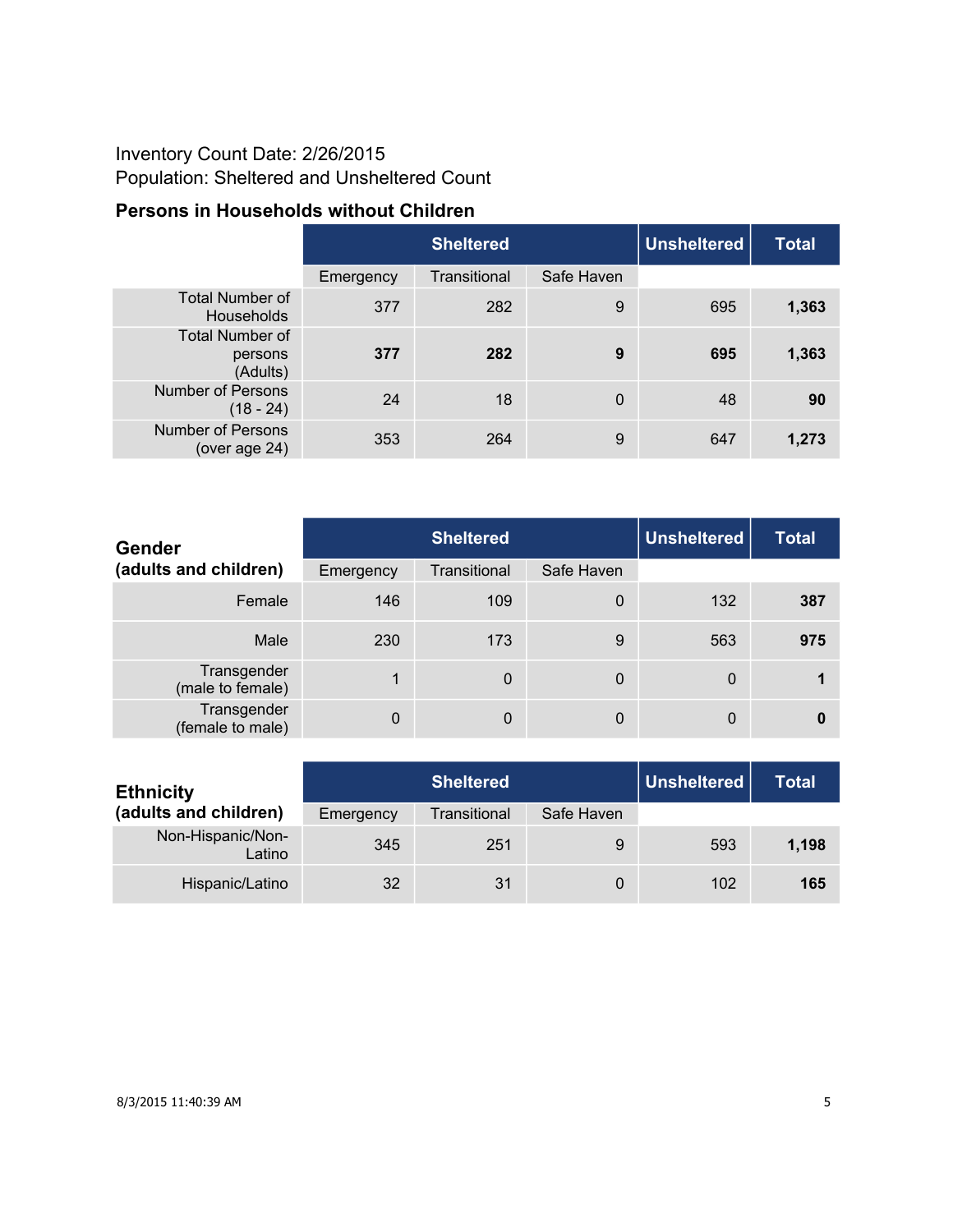| Race                                                |           | <b>Sheltered</b> |            | Unsheltered | <b>Total</b> |
|-----------------------------------------------------|-----------|------------------|------------|-------------|--------------|
| (adults and children)                               | Emergency | Transitional     | Safe Haven |             |              |
| White                                               | 182       | 163              | 5          | 364         | 714          |
| <b>Black or African-</b><br>American                | 180       | 103              | 4          | 291         | 578          |
| Asian                                               | 2         | 1                | 0          | 4           |              |
| American Indian or<br>Alaska Native                 | 1         | 2                | 0          | 14          | 17           |
| Native Hawaiian or<br><b>Other Pacific Islander</b> | 1         | $\mathbf{0}$     | 0          | 4           | 5            |
| <b>Multiple Races</b>                               | 11        | 13               | 0          | 18          | 42           |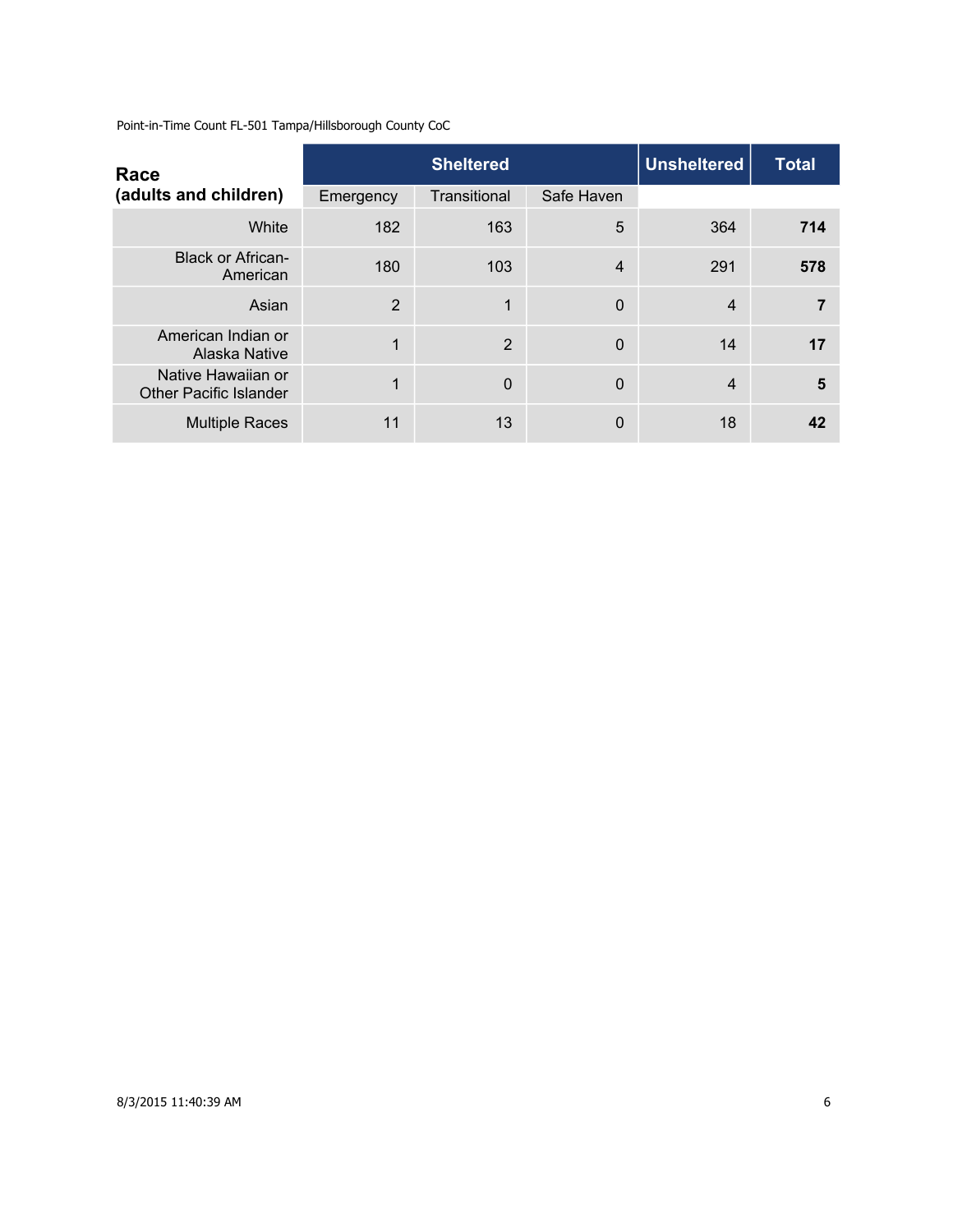# Date of PIT Count: 2/26/2015 Population: Sheltered and Unsheltered Count

### **Total Households and Persons**

|                                        |           | <b>Sheltered</b> |            | <b>Unsheltered</b> | <b>Total</b> |
|----------------------------------------|-----------|------------------|------------|--------------------|--------------|
|                                        | Emergency | Transitional     | Safe Haven |                    |              |
| <b>Total Number of</b><br>Households   | 463       | 348              | 9          | 712                | 1,532        |
| <b>Total Number of</b><br>Persons      | 669       | 497              | 9          | 756                | 1,931        |
| Number of Children<br>(under age 18)   | 191       | 139              |            | 35                 | 365          |
| <b>Number of Persons</b><br>(18 to 24) | 51        | 36               | 0          | 53                 | 140          |
| Number of Persons<br>(over age 24)     | 427       | 322              | 9          | 668                | 1,426        |

### **Gender**

|                                 |           | <b>Sheltered</b> |            | <b>Unsheltered</b> | <b>Total</b> |
|---------------------------------|-----------|------------------|------------|--------------------|--------------|
|                                 | Emergency | Transitional     | Safe Haven |                    |              |
| Female                          | 319       | 257              | 0          | 165                | 741          |
| Male                            | 349       | 240              | 9          | 590                | 1,188        |
| Transgender<br>(male to female) |           | $\mathbf 0$      | 0          | 1                  | 2            |
| Transgender (female to<br>male) | 0         | 0                | 0          | 0                  |              |

# **Ethnicity**

|                             |           | <b>Sheltered</b> |            | Unsheltered | <b>Total</b> |
|-----------------------------|-----------|------------------|------------|-------------|--------------|
|                             | Emergency | Transitional     | Safe Haven |             |              |
| Non-Hispanic/Non-<br>Latino | 559       | 412              | 9          | 647         | 1,627        |
| Hispanic/Latino             | 110       | 85               | 0          | 109         | 304          |

### **Race**

| <b>Sheltered</b> |              |            | Unsheltered | N Total\ |
|------------------|--------------|------------|-------------|----------|
| Emergency        | Transitional | Safe Haven |             |          |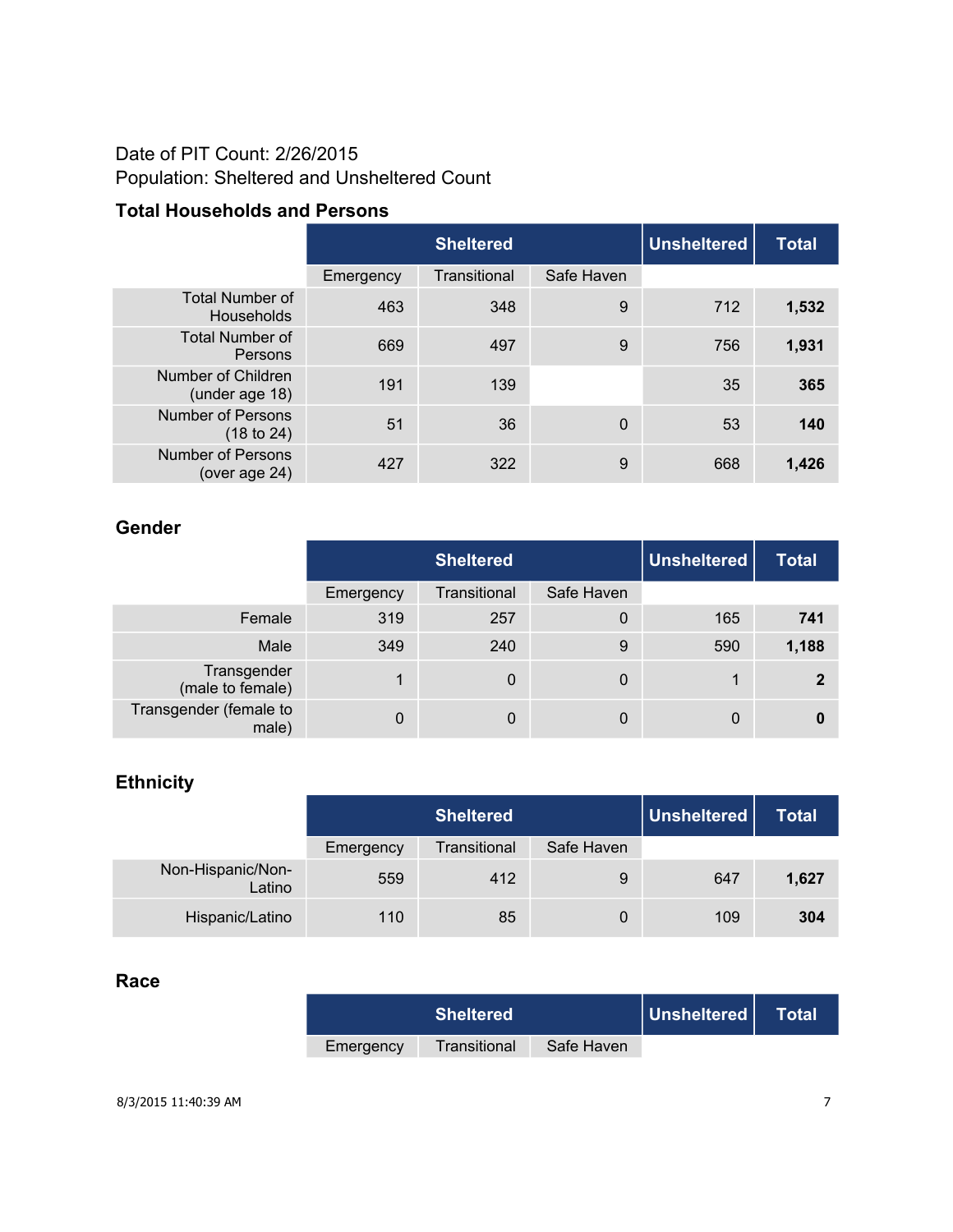| Point In Time Summary for FL-501 - Tampa/Hillsborough County CoC |  |
|------------------------------------------------------------------|--|
|------------------------------------------------------------------|--|

| White                                               | 280            | 224         | 5              | 388 | 897 |
|-----------------------------------------------------|----------------|-------------|----------------|-----|-----|
| <b>Black or African-</b><br>American                | 329            | 225         | $\overline{4}$ | 319 | 877 |
| Asian                                               | 5              | 3           | $\Omega$       | 8   | 16  |
| American Indian or<br>Alaska Native                 | $\overline{2}$ | 2           | $\Omega$       | 14  | 18  |
| Native Hawaiian or<br><b>Other Pacific Islander</b> | $\overline{2}$ | $\mathbf 0$ | $\Omega$       | 4   | 6   |
| <b>Multiple Races</b>                               | 51             | 43          | 0              | 23  | 117 |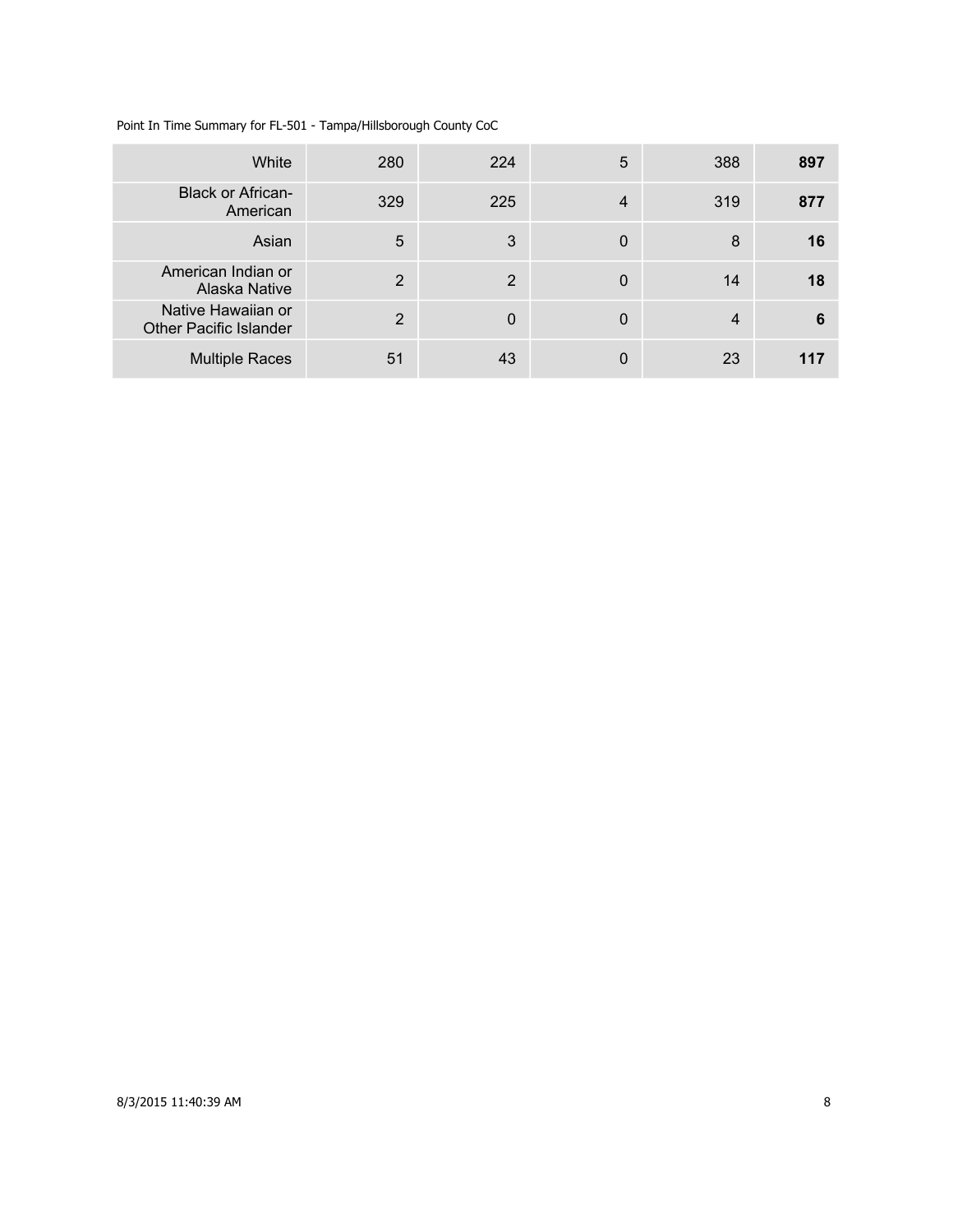# Point-in-Time Subpopulations Summary for FL-501 - Tampa/Hillsborough County CoC

#### Date of PIT Count: 2/26/2015

Population: Sheltered and Unsheltered Count

#### **Chronically Homeless Subpopulations**

|                                                                      | <b>Sheltered</b>             |            | <b>Unsheltered</b> | Total |
|----------------------------------------------------------------------|------------------------------|------------|--------------------|-------|
|                                                                      | Emergency<br><b>Shelters</b> | Safe Haven |                    |       |
| <b>Chronically Homeless Individuals</b>                              | 93                           | 3          | 207                | 303   |
| <b>Chronically Homeless Families</b><br>(Total Number of Families)   |                              |            | 2                  |       |
| <b>Chronically Homeless Families</b><br>(Total Persons in Household) |                              |            | 10                 | 12    |

#### **Chronically Homeless Veterans**

|                                                                      | <b>Sheltered</b>             |            | Unsheltered | <b>Total</b> |
|----------------------------------------------------------------------|------------------------------|------------|-------------|--------------|
|                                                                      | Emergency<br><b>Shelters</b> | Safe Haven |             |              |
| <b>Chronically Homeless Individuals</b>                              | 12                           | 3          | 47          | 62           |
| <b>Chronically Homeless Families</b><br>(Total Number of Families)   | 0                            |            | 2           |              |
| <b>Chronically Homeless Families</b><br>(Total Persons in Household) | 0                            |            | 10          | 10           |

#### **Other Homeless Subpopulations**

|                                                | <b>Sheltered</b>                                                          | <b>Unsheltered</b> | <b>Total</b> |
|------------------------------------------------|---------------------------------------------------------------------------|--------------------|--------------|
|                                                | Persons in emergency<br>shelters, transitional<br>housing and safe havens |                    |              |
| Adults with a Serious Mental Illness           | 189                                                                       | 104                | 293          |
| Adults with a Substance Use<br><b>Disorder</b> | 143                                                                       | 61                 | 204          |
| Adults with HIV/AIDS                           | $12 \overline{ }$                                                         | 7                  | 19           |
| Victims of Domestic Violence                   | 200                                                                       | 17                 | 217          |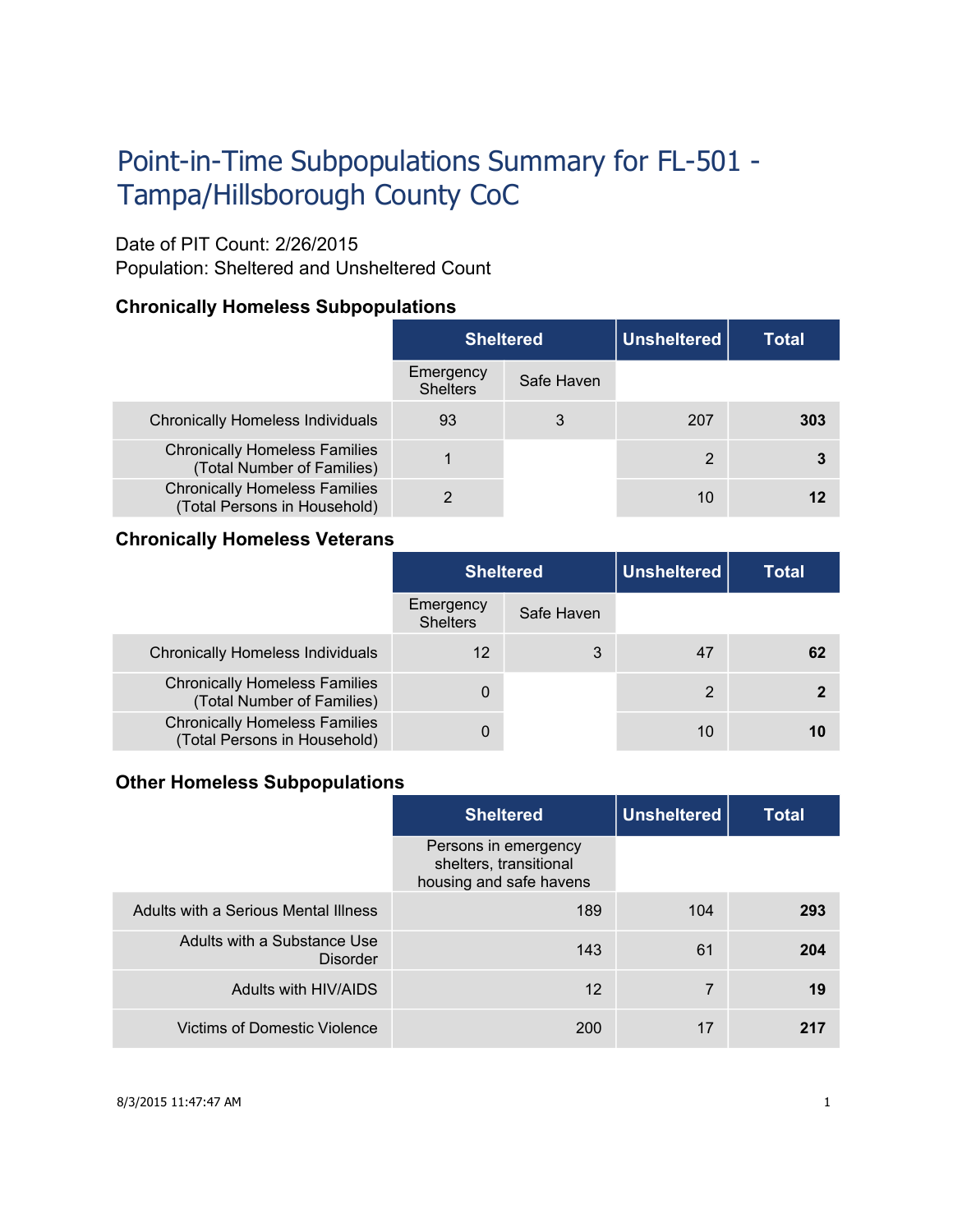Point In Time Summary for FL-501 - Tampa/Hillsborough County CoC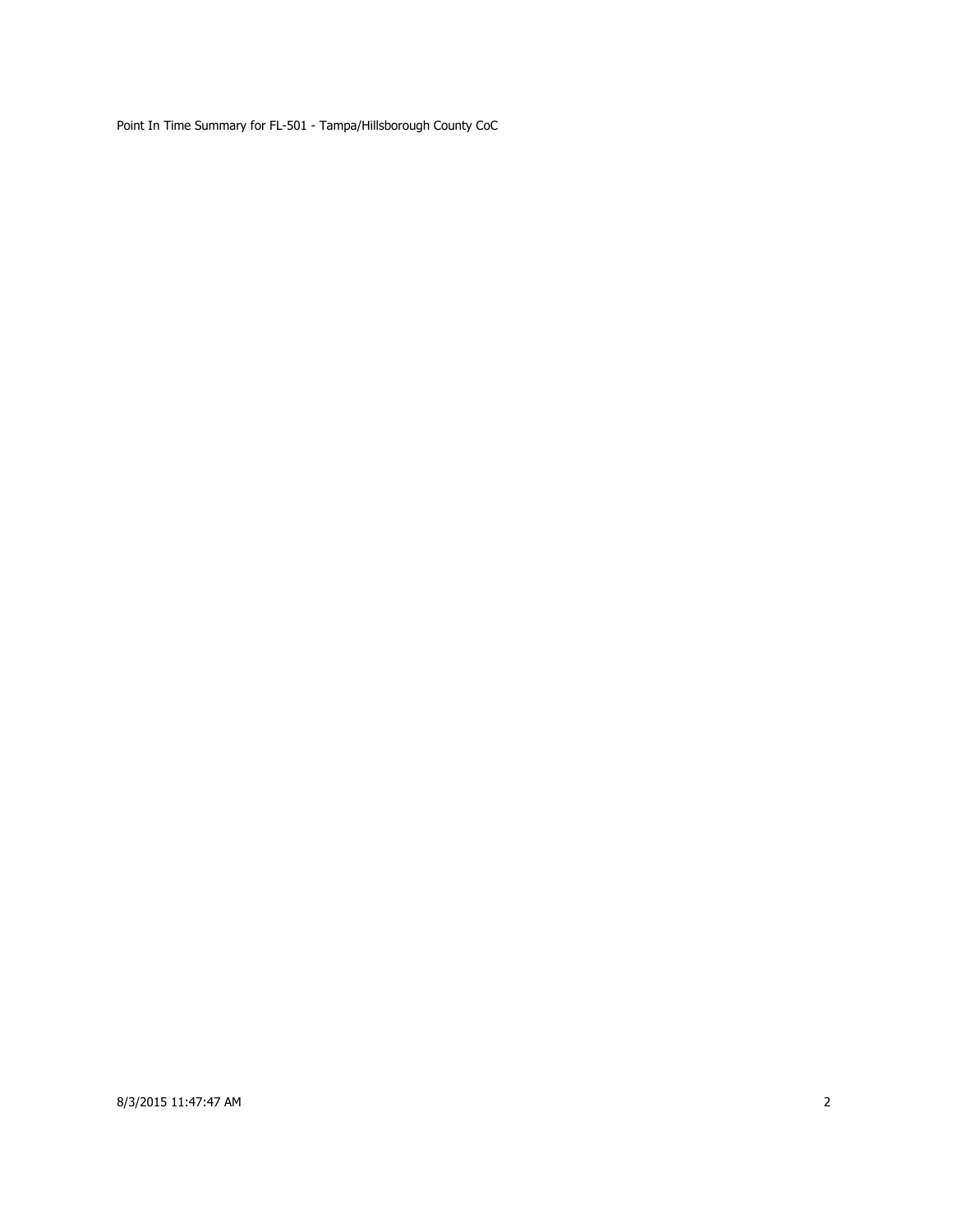Inventory Count Date: 2/26/2015 Population: Sheltered and Unsheltered Count

#### **Persons in Households with at least one Adult and one Child**

|                                      |           | <b>Sheltered</b> |
|--------------------------------------|-----------|------------------|
|                                      | Emergency | Transitional     |
| <b>Total Number of</b><br>Households | 0         |                  |
| Total Number of<br>Persons           |           |                  |
| <b>Total Number of</b><br>Veterans   |           |                  |

| <b>Total</b> | <b>Unsheltered</b> | <b>Sheltered</b> |          |
|--------------|--------------------|------------------|----------|
|              |                    | Transitional     | ٦cγ      |
|              | 8                  | 0                | $\Omega$ |
| 28           | 28                 | 0                | $\Omega$ |
|              | 8                  | $\Gamma$         | O        |

| Gender                          |           | <b>Sheltered</b> |
|---------------------------------|-----------|------------------|
| (veterans only)                 | Emergency | Transitional     |
| Female                          | 0         | 0                |
| Male                            | $\Omega$  | 0                |
| Transgender<br>(male to female) | $\Omega$  | 0                |
| Transgender<br>(female to male) | 0         |                  |

| <b>Ethnicity</b>            |           | <b>Sheltered</b> | Unsheltered |
|-----------------------------|-----------|------------------|-------------|
| (veterans only)             | Emergency | Transitional     |             |
| Non-Hispanic/Non-<br>Latino |           |                  |             |
| Hispanic/Latino             |           |                  |             |

|          | <b>Sheltered</b> |
|----------|------------------|
| าcy      | Transitional     |
| $\Omega$ | 0                |
| $\Omega$ | 0                |
| 0        | $\Omega$         |
| 0        | 0                |

|     | <b>Sheltered</b> |
|-----|------------------|
| ٦CV | Transitional     |
| 0   |                  |
|     |                  |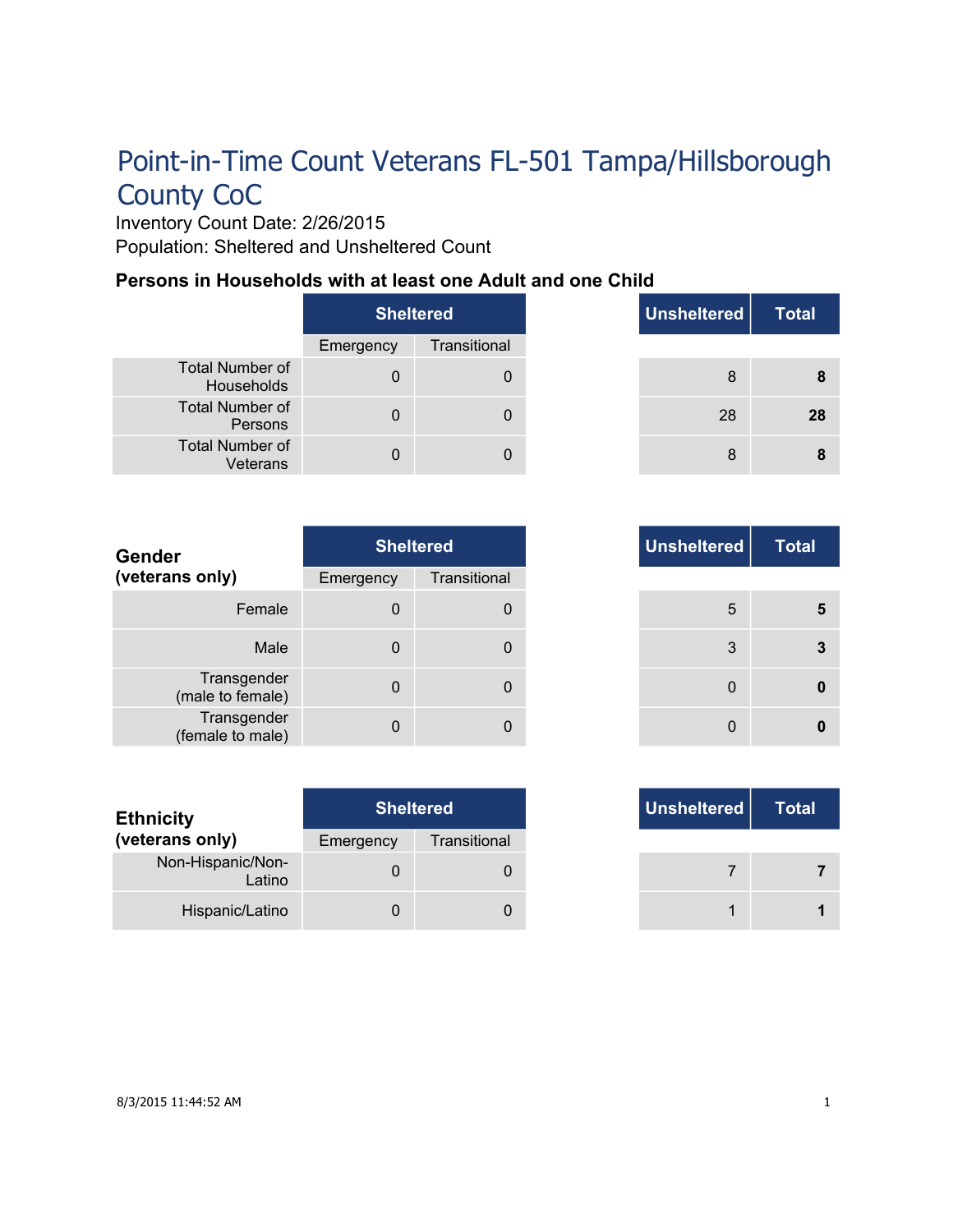| (veterans only)<br>Transitional<br>Emergency<br>White<br>0<br>0<br><b>Black or African-</b><br>$\mathbf 0$<br>0<br>American<br>0<br>Asian<br>0 |
|------------------------------------------------------------------------------------------------------------------------------------------------|
|                                                                                                                                                |
|                                                                                                                                                |
|                                                                                                                                                |
|                                                                                                                                                |
| American Indian or<br>$\overline{0}$<br>0<br>Alaska Native                                                                                     |
| Native Hawaiian or<br>$\mathbf 0$<br>0<br><b>Other Pacific Islander</b>                                                                        |
| <b>Multiple Races</b><br>0<br>0<br>0                                                                                                           |

| <b>Sheltered</b> |              |             |          | Unsheltered | <b>Total</b> |
|------------------|--------------|-------------|----------|-------------|--------------|
| าcy              | Transitional |             |          |             |              |
| $\mathbf 0$      | 0            | 3           | 3        |             |              |
| $\Omega$         | $\mathbf{0}$ | 5           | 5        |             |              |
| $\Omega$         | $\mathbf{0}$ | $\mathbf 0$ | $\bf{0}$ |             |              |
| $\Omega$         | $\mathbf{0}$ | $\mathbf 0$ | $\bf{0}$ |             |              |
| $\Omega$         | $\mathbf{0}$ | $\mathbf 0$ | 0        |             |              |
| n                | 0            | 0           | 0        |             |              |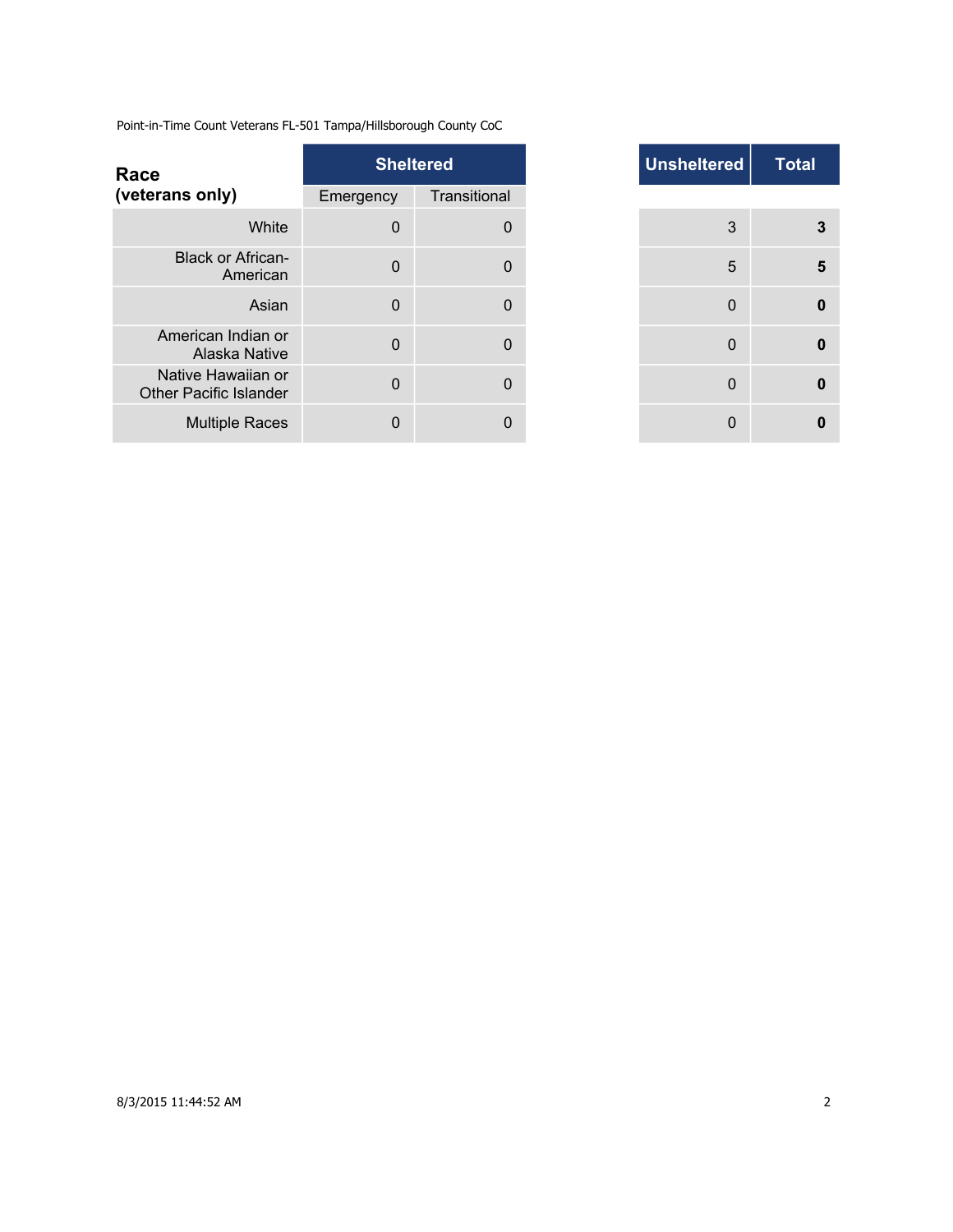# Inventory Count Date: 2/26/2015 Population: Sheltered and Unsheltered Count

## **Persons in Households without Children**

|                                      | <b>Sheltered</b> |              |            | Unsheltered | <b>Total</b> |
|--------------------------------------|------------------|--------------|------------|-------------|--------------|
|                                      | Emergency        | Transitional | Safe Haven |             |              |
| <b>Total Number of</b><br>Households | 63               | 89           | 9          | 144         | 305          |
| <b>Total Number of</b><br>Persons    | 64               | 89           | 9          | 148         | 310          |
| <b>Total Number of</b><br>Veterans   | 63               | 89           | 9          | 144         | 305          |

| <b>Gender</b>                   |              | <b>Sheltered</b> |             | <b>Unsheltered</b> | <b>Total</b> |
|---------------------------------|--------------|------------------|-------------|--------------------|--------------|
| (veterans only)                 | Emergency    | Transitional     | Safe Haven  |                    |              |
| Female                          | 2            | 19               | $\mathbf 0$ | 6                  | 27           |
| Male                            | 61           | 70               | 9           | 138                | 278          |
| Transgender<br>(male to female) | $\mathbf{0}$ | 0                | 0           | 0                  | 0            |
| Transgender<br>(female to male) | $\mathbf 0$  | 0                | 0           | 0                  | 0            |

| <b>Ethnicity</b>            | <b>Sheltered</b> |              |            | Unsheltered | <b>Total</b> |
|-----------------------------|------------------|--------------|------------|-------------|--------------|
| (veterans only)             | Emergency        | Transitional | Safe Haven |             |              |
| Non-Hispanic/Non-<br>Latino | 58               | 81           | 9          | 132         | 280          |
| Hispanic/Latino             | 5                | 8            | 0          | 12          | 25           |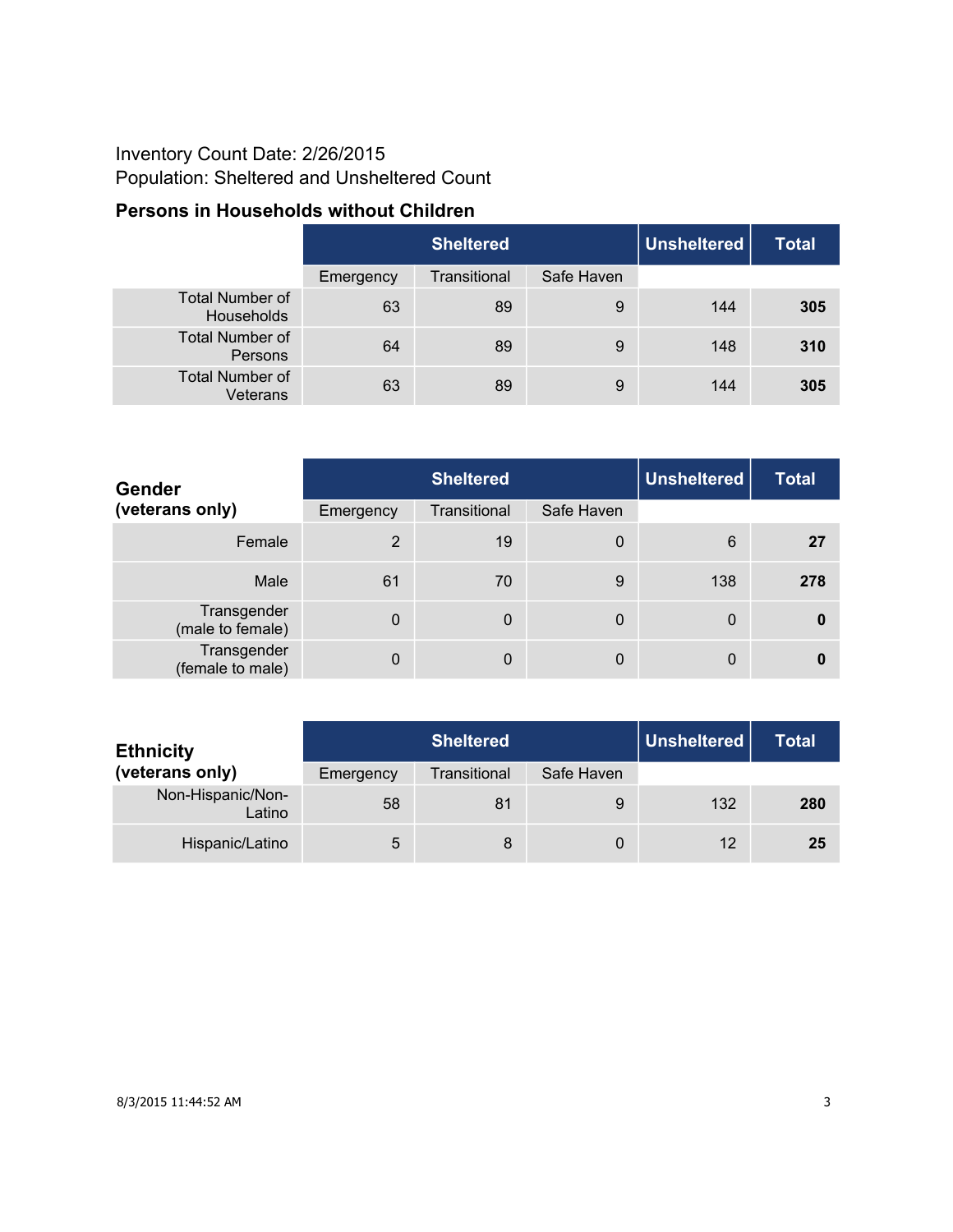| Race                                                | <b>Sheltered</b> |              |            | Unsheltered | <b>Total</b> |
|-----------------------------------------------------|------------------|--------------|------------|-------------|--------------|
| (veterans only)                                     | Emergency        | Transitional | Safe Haven |             |              |
| White                                               | 32               | 50           | 5          | 74          | 161          |
| <b>Black or African-</b><br>American                | 30               | 32           | 4          | 50          | 116          |
| Asian                                               | $\overline{0}$   | $\Omega$     | 0          | $\Omega$    | $\bf{0}$     |
| American Indian or<br>Alaska Native                 | $\overline{0}$   | 2            | 0          | 4           | 6            |
| Native Hawaiian or<br><b>Other Pacific Islander</b> | 0                | $\mathbf{0}$ | 0          | $\Omega$    | $\bf{0}$     |
| <b>Multiple Races</b>                               | 1                | 5            | 0          | 16          | 22           |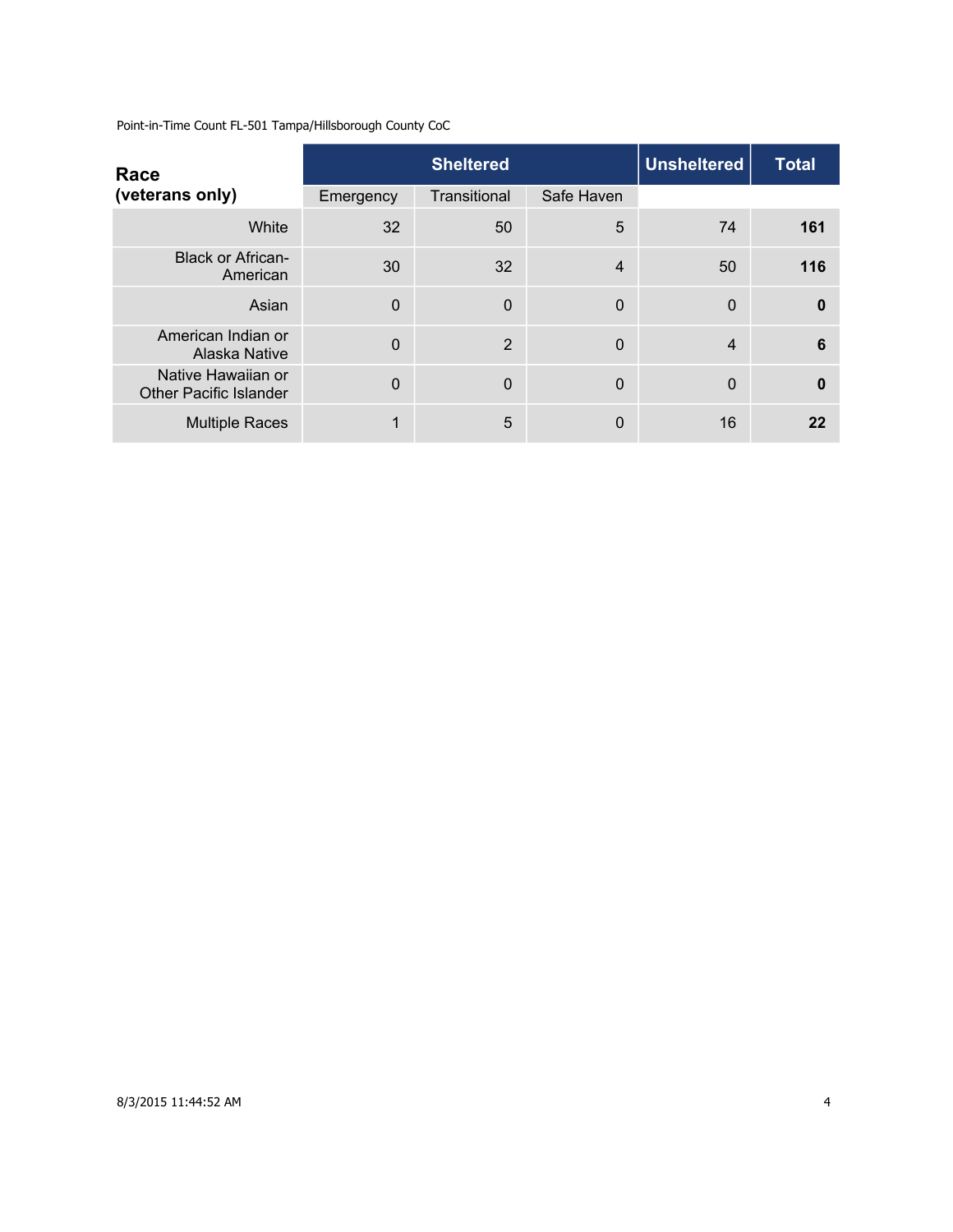# Point-in-Time Summary Veterans for FL-501 - Tampa/Hillsborough County CoC

## Date of PIT Count: 2/26/2015

Population: Sheltered and Unsheltered Count

### **Total Households and Persons**

|                                      | <b>Sheltered</b> |              |            | Unsheltered | <b>Total</b> |
|--------------------------------------|------------------|--------------|------------|-------------|--------------|
|                                      | Emergency        | Transitional | Safe Haven |             |              |
| <b>Total Number of</b><br>Households | 63               | 89           | 9          | 152         | 313          |
| <b>Total Number of</b><br>Persons    | 64               | 89           | 9          | 176         | 338          |
| <b>Total Number of</b><br>Veterans   | 63               | 89           | 9          | 152         | 313          |

#### **Gender**

|                                 | <b>Sheltered</b> |              |            | Unsheltered | <b>Total</b> |
|---------------------------------|------------------|--------------|------------|-------------|--------------|
|                                 | Emergency        | Transitional | Safe Haven |             |              |
| Female                          | 2                | 19           | 0          | 11          | 32           |
| Male                            | 61               | 70           | 9          | 141         | 281          |
| Transgender<br>(male to female) | 0                | 0            | 0          | 0           | 0            |
| Transgender<br>(female to male) | 0                | 0            | 0          | 0           |              |

# **Ethnicity**

|                             | <b>Sheltered</b> |              |            | Unsheltered | <b>Total</b> |
|-----------------------------|------------------|--------------|------------|-------------|--------------|
|                             | Emergency        | Transitional | Safe Haven |             |              |
| Non-Hispanic/Non-<br>Latino | 58               | 81           | 9          | 139         | 287          |
| Hispanic/Latino             | 5                | 8            | 0          | 13          | 26           |

#### **Race**

|           | <b>Sheltered</b> |            |  | Unsheltered<br>l Total <sup>\</sup> |
|-----------|------------------|------------|--|-------------------------------------|
| Emergency | Transitional     | Safe Haven |  |                                     |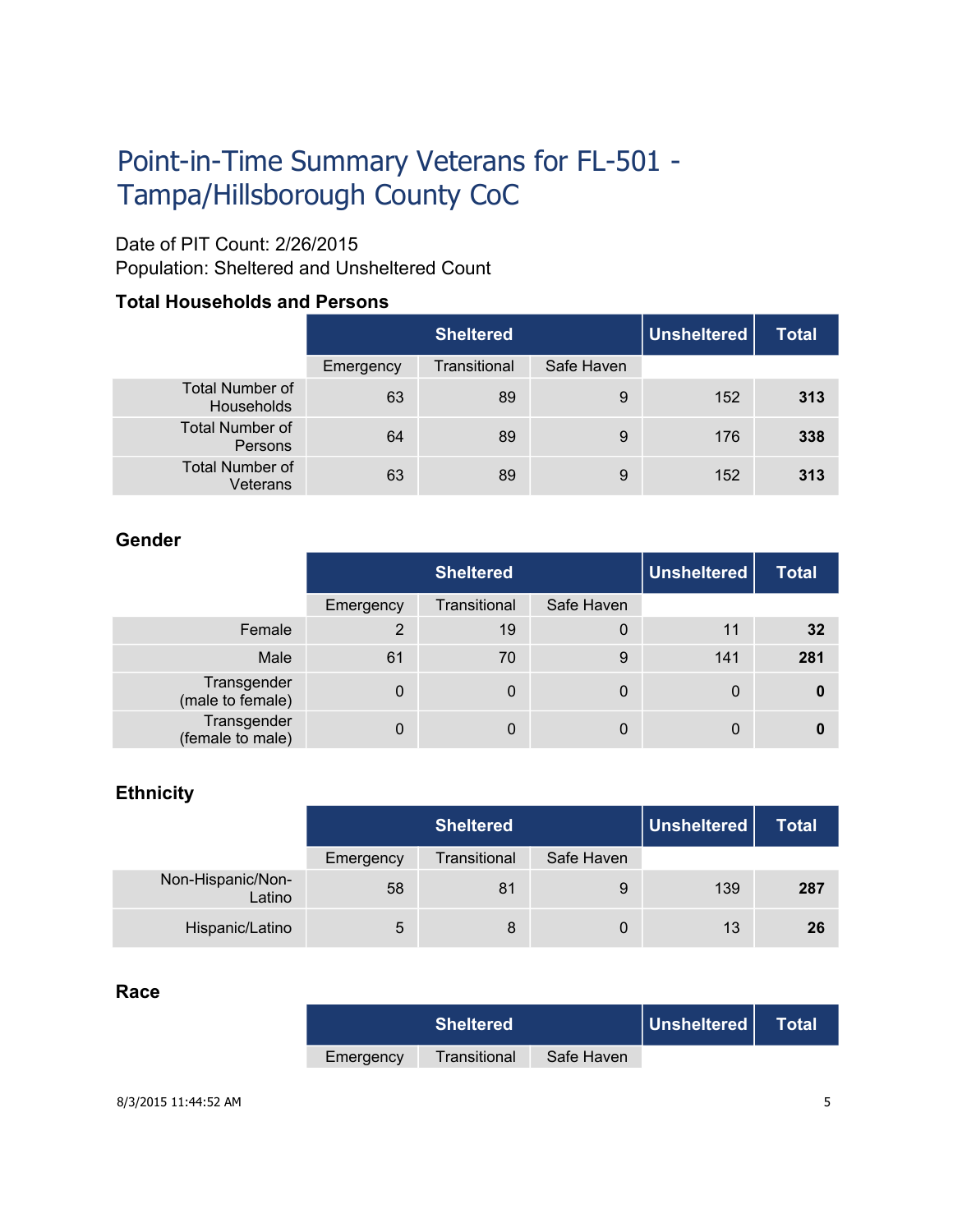| Point In Time Summary for FL-501 - Tampa/Hillsborough County CoC |  |
|------------------------------------------------------------------|--|
|------------------------------------------------------------------|--|

| White                                               | 32             | 50       | 5              | 77 | 164 |
|-----------------------------------------------------|----------------|----------|----------------|----|-----|
| <b>Black or African-</b><br>American                | 30             | 32       | $\overline{4}$ | 55 | 121 |
| Asian                                               | 0              | $\Omega$ | $\Omega$       | 0  |     |
| American Indian or<br>Alaska Native                 | 0              | 2        | $\Omega$       | 4  | 6   |
| Native Hawaiian or<br><b>Other Pacific Islander</b> | $\overline{0}$ | $\Omega$ | $\Omega$       | 0  |     |
| <b>Multiple Races</b>                               | ◢              | 5        | 0              | 16 | 22  |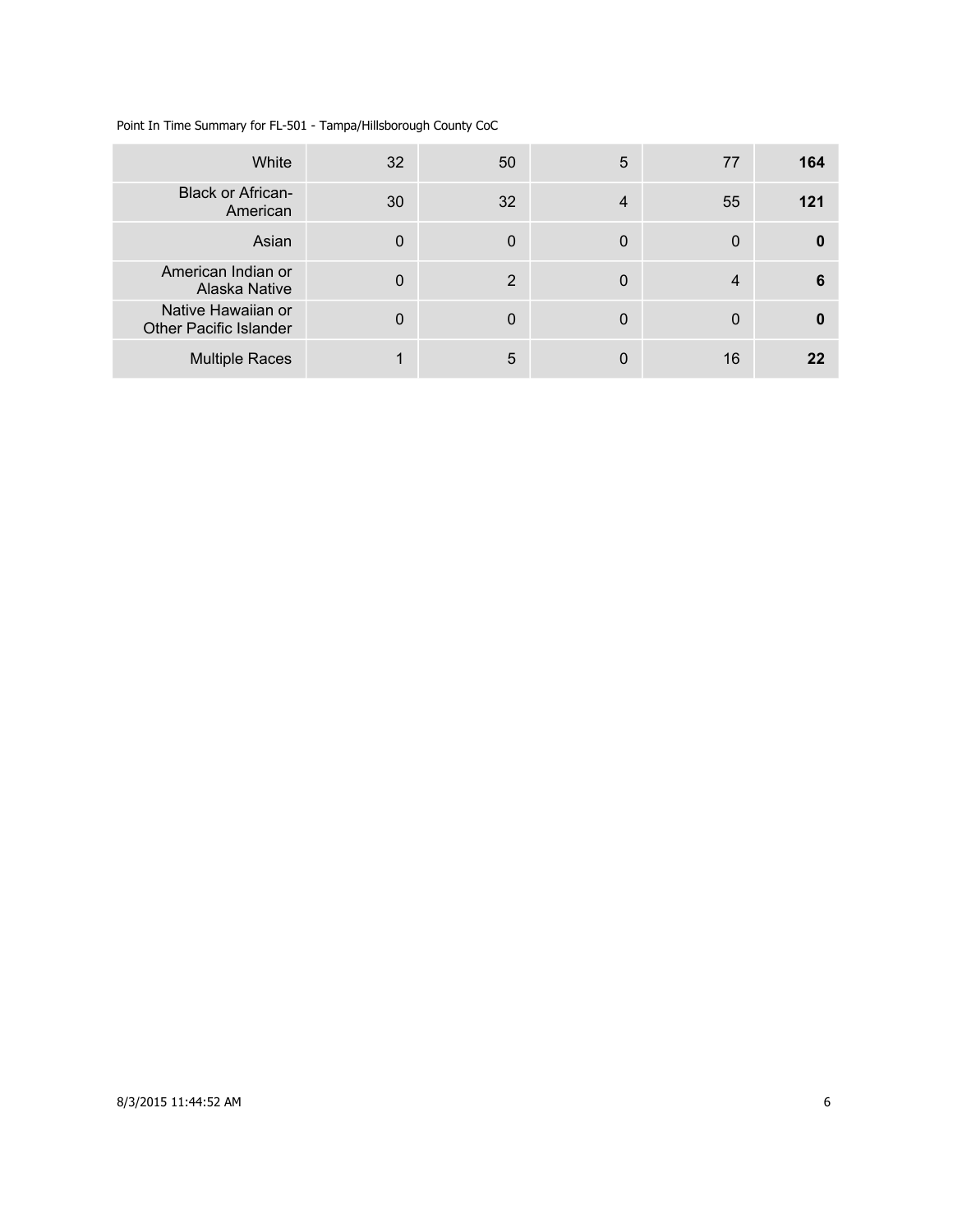# Inventory Count Date: 2/26/2015 Population: Sheltered and Unsheltered Count

### **Youth Households**

|                                                                                                       |                | <b>Sheltered</b> |                |                | <b>Total</b> |
|-------------------------------------------------------------------------------------------------------|----------------|------------------|----------------|----------------|--------------|
|                                                                                                       | Emergency      | Transitional     | Safe Haven     |                |              |
| <b>Total Number of</b><br>Households                                                                  | 49             | 36               | 0              | 52             | 137          |
| Number of parenting<br>youth households                                                               | 19             | 18               | $\mathbf 0$    | $\mathbf{1}$   | 38           |
| Number of<br>unaccompanied youth<br>households                                                        | 30             | 18               | $\mathbf 0$    | 51             | 99           |
|                                                                                                       |                |                  |                |                |              |
| Total number of<br>persons                                                                            | 71             | 69               | $\bf{0}$       | 53             | 193          |
| Total number of<br>persons in parenting<br>youth households                                           | 41             | 51               | $\mathbf 0$    | $\overline{2}$ | 94           |
| Number of parenting<br>youth (youth parents<br>only)                                                  | 19             | 18               | $\mathbf 0$    | 1              | 38           |
| Number of parenting<br>youth (under age 18)                                                           | $\overline{0}$ | $\overline{0}$   | $\overline{0}$ | $\overline{0}$ | $\mathbf 0$  |
| Number of parenting<br>youth (age 18 to 24)                                                           | 19             | 18               | $\overline{0}$ | $\mathbf{1}$   | 38           |
| Number of children<br>with parenting youth<br>(children under age 18<br>with parents under age<br>25) | 22             | 33               | $\mathbf 0$    | $\overline{1}$ | 56           |
|                                                                                                       |                |                  |                |                |              |
| Total number of<br>unaccompanied youth                                                                | 30             | 18               | $\mathbf 0$    | 51             | 99           |
| Number of<br>unaccompanied<br>children (youth under<br>age 18)                                        | $\overline{0}$ | $\mathbf 0$      | $\mathbf 0$    | $\overline{0}$ | $\mathbf 0$  |
| Number of<br>unaccompanied youth<br>between ages 18 and<br>24                                         | 30             | 18               | $\mathbf 0$    | 51             | 99           |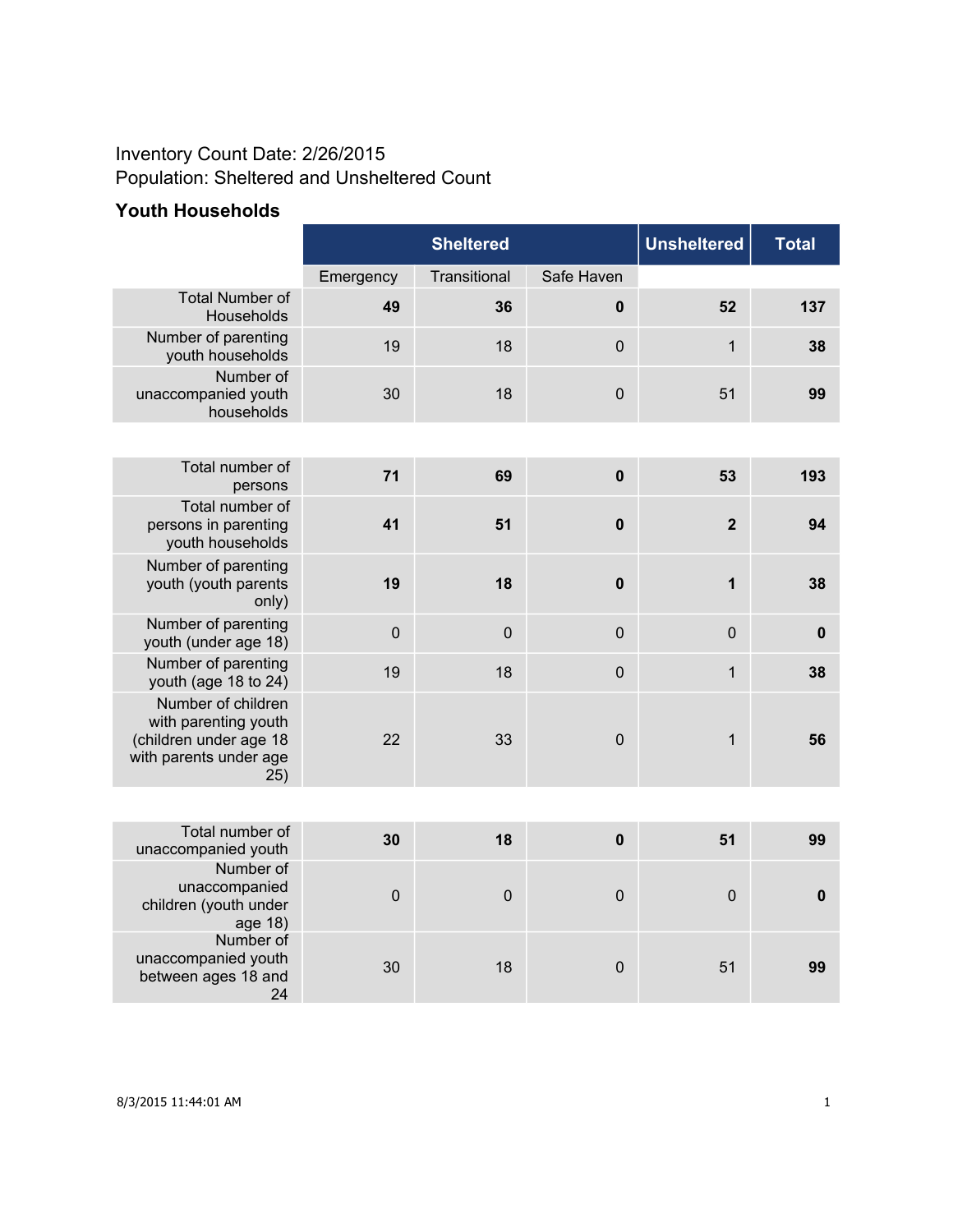| <b>Gender</b>                   |             | <b>Sheltered</b> |            | <b>Unsheltered</b> | <b>Total</b> |
|---------------------------------|-------------|------------------|------------|--------------------|--------------|
| (adults and children)           | Emergency   | Transitional     | Safe Haven |                    |              |
| Female                          | 33          | 29               | 0          | <b>20</b>          | 82           |
| Male                            | 15          | $\overline{7}$   | 0          | 32                 | 54           |
| Transgender<br>(male to female) |             | $\mathbf 0$      | 0          | 0                  |              |
| Transgender<br>(female to male) | $\mathbf 0$ | 0                | 0          | 0                  |              |

| <b>Ethnicity</b>            |           | <b>Sheltered</b> |            | Unsheltered | <b>Total</b> |
|-----------------------------|-----------|------------------|------------|-------------|--------------|
| (adults and children)       | Emergency | Transitional     | Safe Haven |             |              |
| Non-Hispanic/Non-<br>Latino | 35        | 31               | 0          | 43          | 109          |
| Hispanic/Latino             | 14        | 5                | 0          | 9           | 28           |

| Race                                                |                | <b>Sheltered</b> |             | <b>Unsheltered</b> | <b>Total</b> |
|-----------------------------------------------------|----------------|------------------|-------------|--------------------|--------------|
| (adults and children)                               | Emergency      | Transitional     | Safe Haven  |                    |              |
| White                                               | 18             | 14               | $\mathbf 0$ | 24                 | 56           |
| <b>Black or African-</b><br>American                | 27             | 20               | $\Omega$    | 22                 | 69           |
| Asian                                               | $\Omega$       | $\mathbf 0$      | $\Omega$    | $\Omega$           | $\bf{0}$     |
| American Indian or<br>Alaska Native                 | $\Omega$       | $\mathbf 0$      | $\mathbf 0$ | $\Omega$           | $\bf{0}$     |
| Native Hawaiian or<br><b>Other Pacific Islander</b> | $\Omega$       | $\mathbf 0$      | $\Omega$    | $\overline{2}$     | $\mathbf{2}$ |
| <b>Multiple Races</b>                               | $\overline{4}$ | 2                | 0           | $\overline{4}$     | 10           |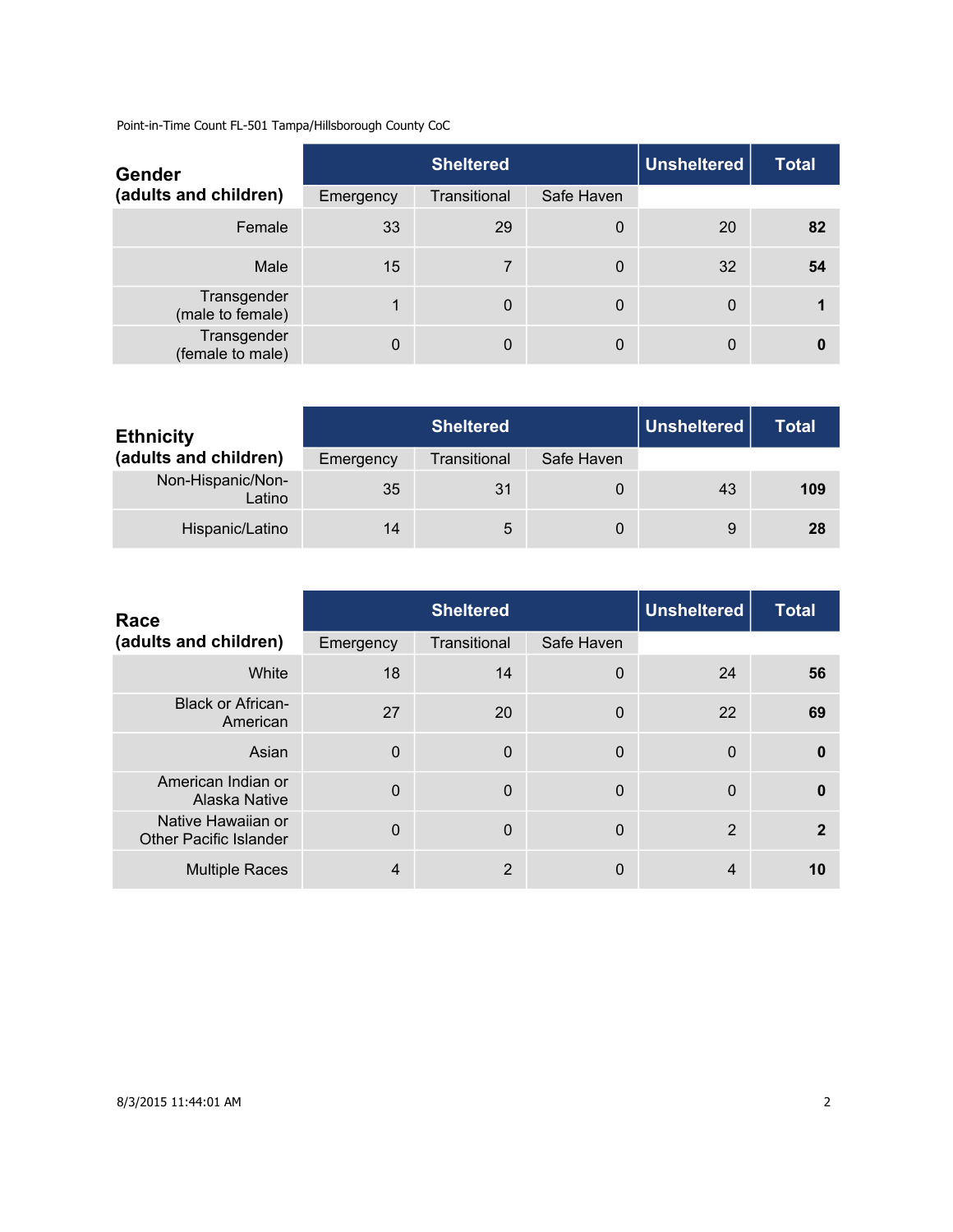### DEPARTMENT OF CHILDREN AND FAMILIES



# Lead Agencies Reporting of 2015 Point-in-Time Count Results

*Council on Homelessness 2015 Report To Governor and Legislature* 

Submit to the Office on Homelessness By Close of Business May 15, 2015

*Return to: Angelica.Martinez@myflfamilies.com* 

Office on Homelessness Department of Children and Families 1317 Winewood Boulevard Tallahassee, FL 32399-0700 850-922-4691 FAX: 850-487-1361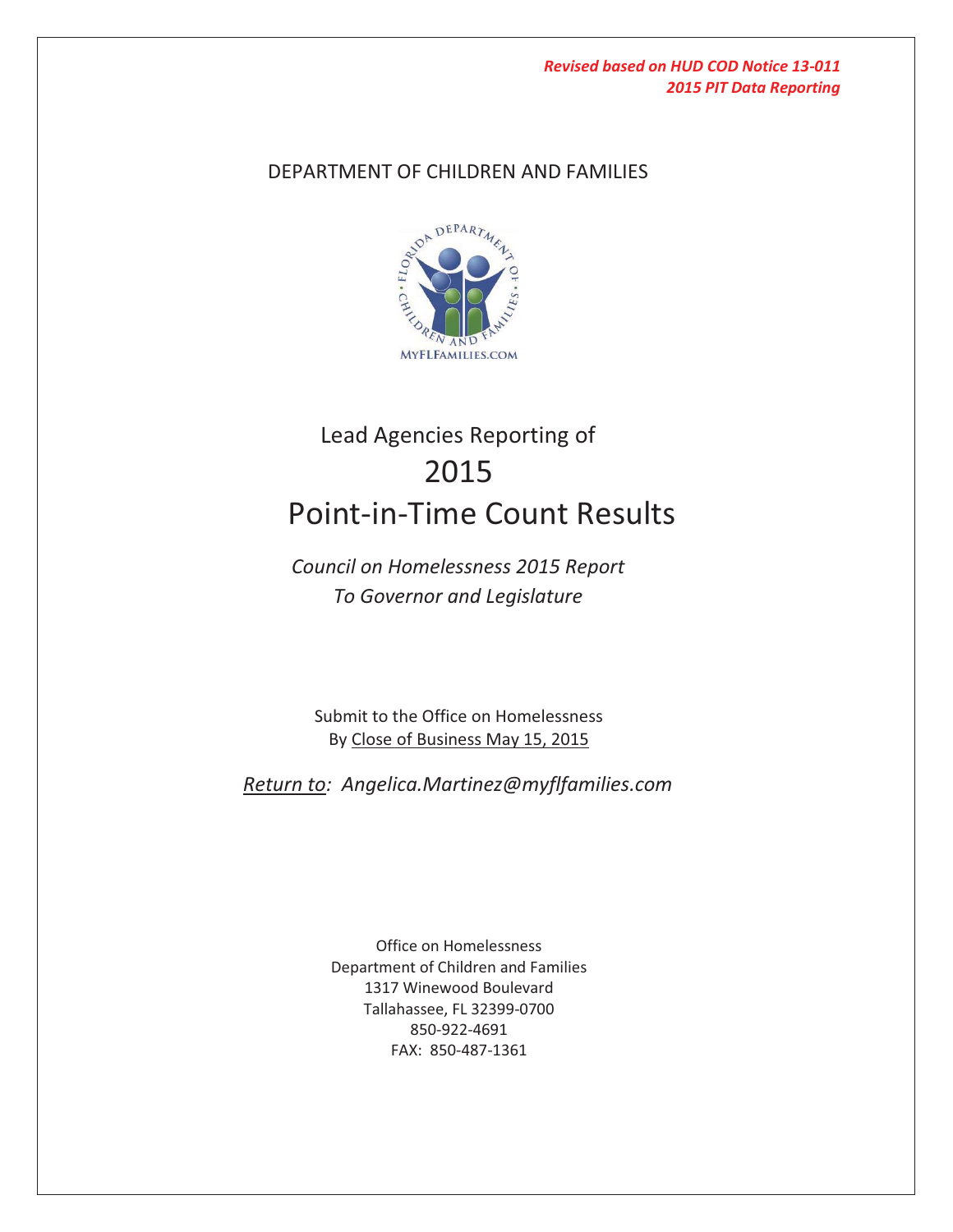# 2015 Survey

To assist the Department of Children and Families in preparing the 2015 Council on Homelessness Report, as required by section 412.622(9), Florida Statutes, please fill in the following:

| Name of<br>Continuum:            | Tampa / Hillsborough County CoC |                       |  |  |                            |
|----------------------------------|---------------------------------|-----------------------|--|--|----------------------------|
| <b>Mailing Address:</b>          |                                 | P.O. Box 1110         |  |  |                            |
| Telephone<br>Number:             |                                 | $(813)-233-6115$      |  |  | Fax Number: (813)-223-6178 |
| Executive<br>Director:           | Antoinette D. Hayes Triplett    |                       |  |  |                            |
| <b>Email Address:</b>            | TriplettA@thhi.org              |                       |  |  |                            |
| Person Completing the<br>Survey: |                                 | <b>Tyler Pidgeon</b>  |  |  |                            |
| Phone Number for this<br>Person: |                                 | (813)-223-6115 X58752 |  |  |                            |

2 | Page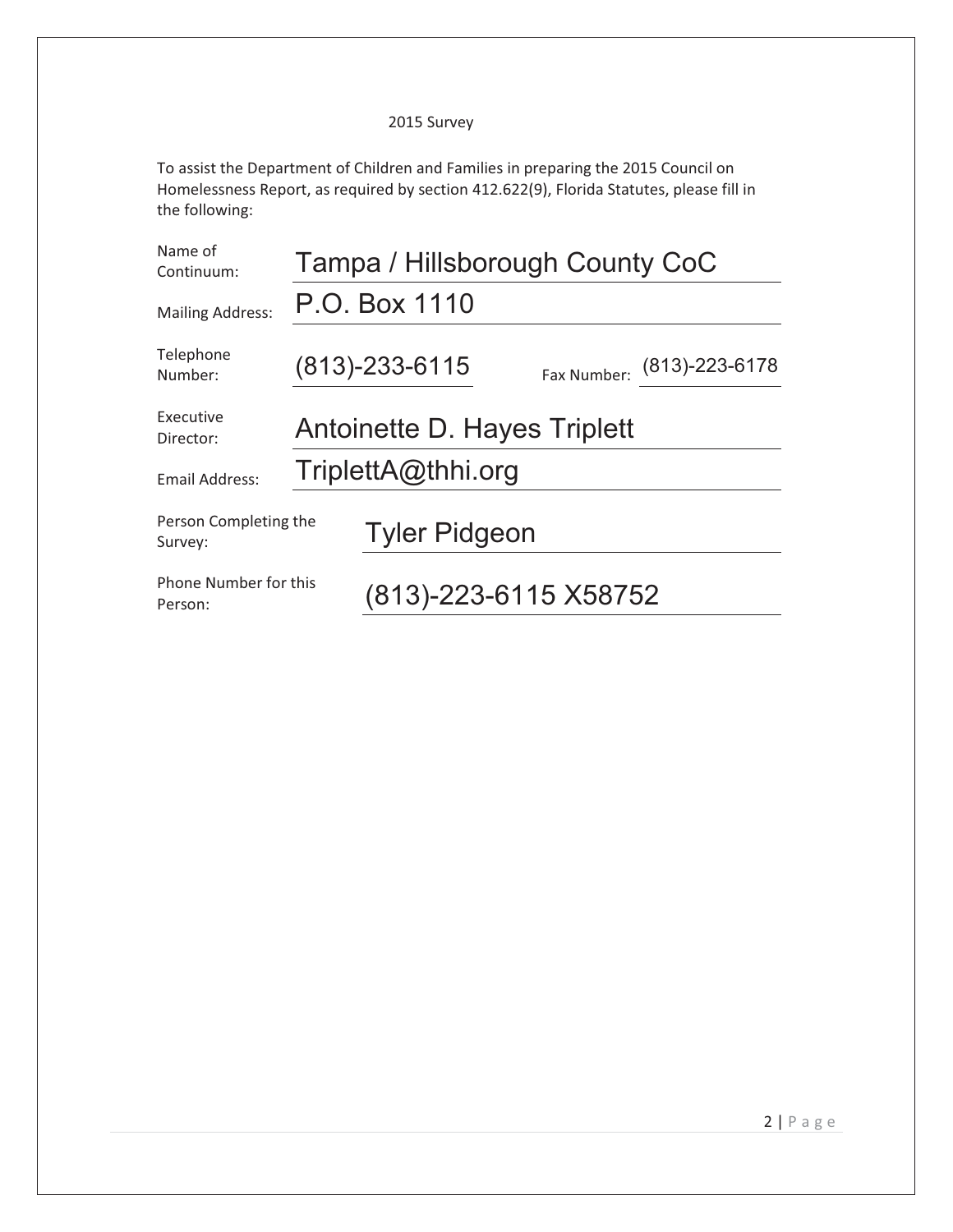#### A. Homeless Population by County

Report the total number of persons and households who are homeless on any given day for each county covered or served by your continuum in January 2015, as aggregated for your 2015 Point-in-Time submission to HUD.

#### Federal Definition: Who Should be Included in the 2015 PIT

For the Sheltered count, CoC's should include all individuals and families who meet the following criteria:

An individual or family living in a supervised publicly or privately operated shelter designed to provide temporary living arrangements, including:

- Congregate shelters;
- Hotels and motels paid for by charitable organization, or by federal, state or local government programs for low income individuals;
- Transitional housing;
- Safe Haven provider programs.

For the unsheltered count, CoC's should include all individuals or families who meet the following criteria:

An individual or family with a primary nighttime residence that is a public or private place not designed for, or ordinarily used as a regular sleeping accommodation for human beings, including:

- A car;
- Park;
- Abandoned building;
- Bus or train station;
- Airport;
- Campground.

Data Source: *(Check one.)*



January 2015 Count - conducted last 10 days of January 2015



Other Date - Waiver Granted by HUD. Enter Date: 02/26/2015

3 | Page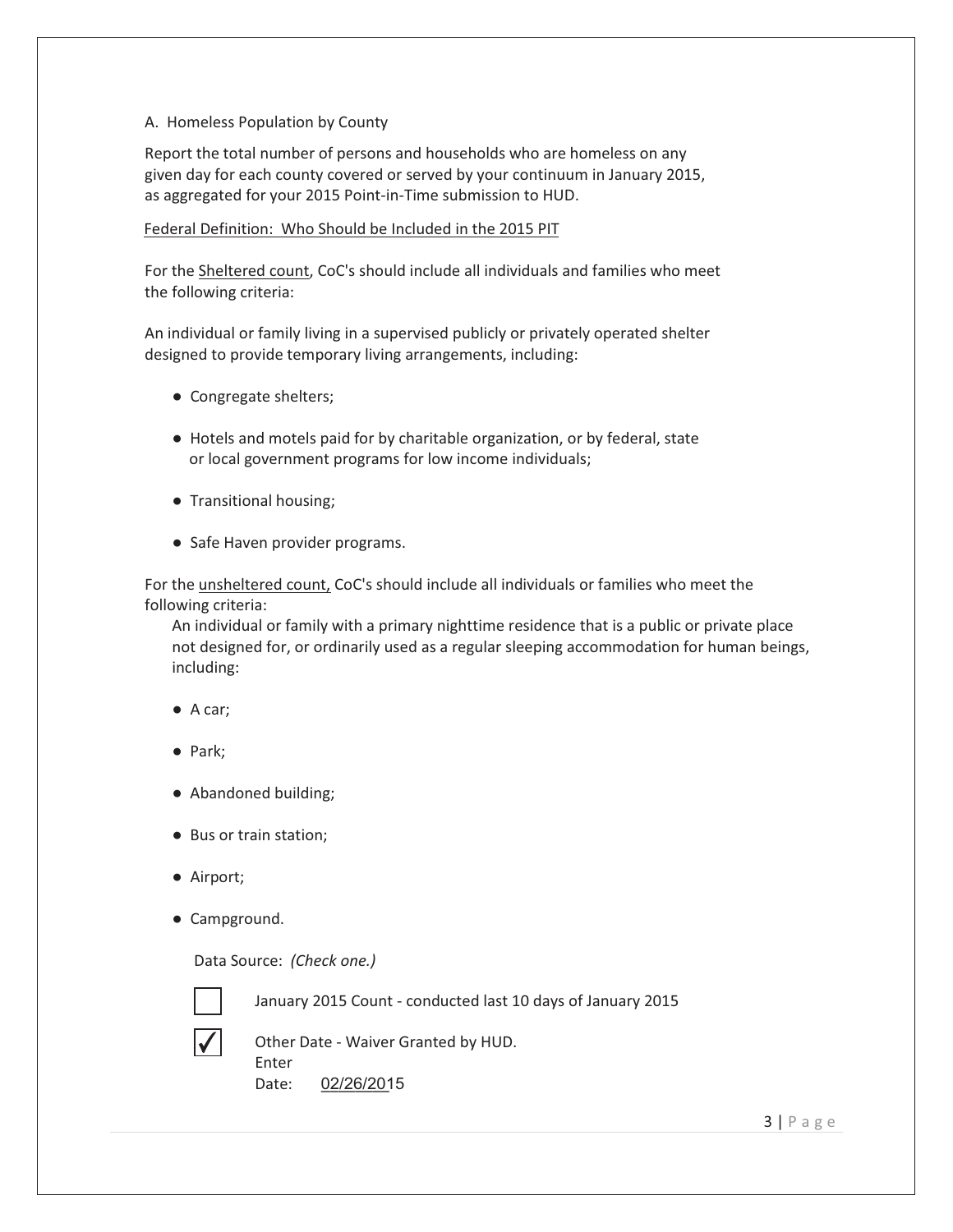#### *Check the methods used to enumerate the homeless persons.*



**\*** *Check all methods used*.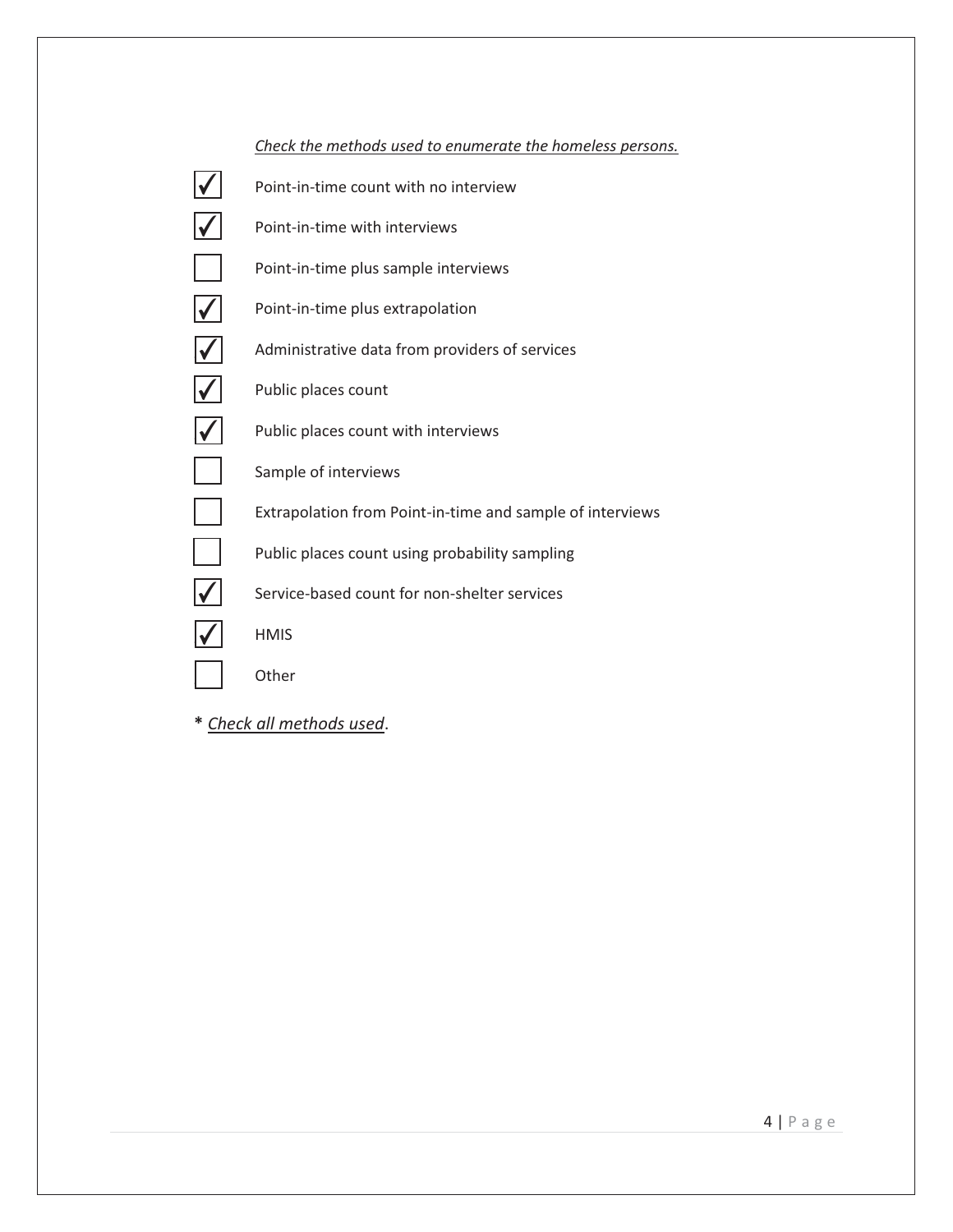#### **2015 Count by County**

For the 2015 PIT count, each lead agency must count **BOTH** the persons living in emergency sheltered situations, as well as a count of the unsheltered homeless on the street, or in places not meant for human habitation, report your results below.

| <b>County Name</b> |                     | <b>Federal/HUD Homeless Definition</b> |              |
|--------------------|---------------------|----------------------------------------|--------------|
|                    |                     | # Persons                              | # Households |
|                    | Hillsborough County | 1931                                   | 1532         |
| 2                  |                     |                                        |              |
| 13                 |                     |                                        |              |
| 14                 |                     |                                        |              |
|                    | TOTAL               | 1931                                   | 1532         |

Instructions:

For the balance of this report, please provide the data on the homeless population counted in your 2015 point-in-time count.

| <b>Data Element Gender</b> | <b>Total Number Homeless</b><br><b>Persons</b> | Percentage |
|----------------------------|------------------------------------------------|------------|
| Male                       | 1188                                           | 61.52%     |
| Female                     | 741                                            | 38.37%     |
| <b>Transgendered</b>       | $\mathfrak{D}$                                 | 0.10%      |
| Other                      | $\Omega$                                       | $0.00\%$   |
| Don't know                 | $\theta$                                       | $0.00\%$   |
| Refused                    | $\theta$                                       | $0.00\%$   |
| <b>TOTAL</b>               | 1931                                           |            |

| Age                     | <b>Total Number Homeless</b><br>Persons |
|-------------------------|-----------------------------------------|
| Persons under 18 years  | 365                                     |
| Persons 18 to 24 years  | 140                                     |
| Persons age 25 - 60     | 1287                                    |
| Elderly - over 60 years | 139                                     |
| Refused                 | $\Omega$                                |
| ΤΟΤΑL                   | 1931                                    |

| <b>Ethnicity</b>        | <b>Total Number Homeless</b><br><b>Persons</b> | Percentage |
|-------------------------|------------------------------------------------|------------|
| Hispanic or Latino      | 304                                            | 15.74%     |
| Non Hispanic/Non-Latino | 1627                                           | 84.26%     |
| Don't know              |                                                | $0.00\%$   |
| Refused                 |                                                | $0.00\%$   |
| <b>TOTAL</b>            | 1931                                           |            |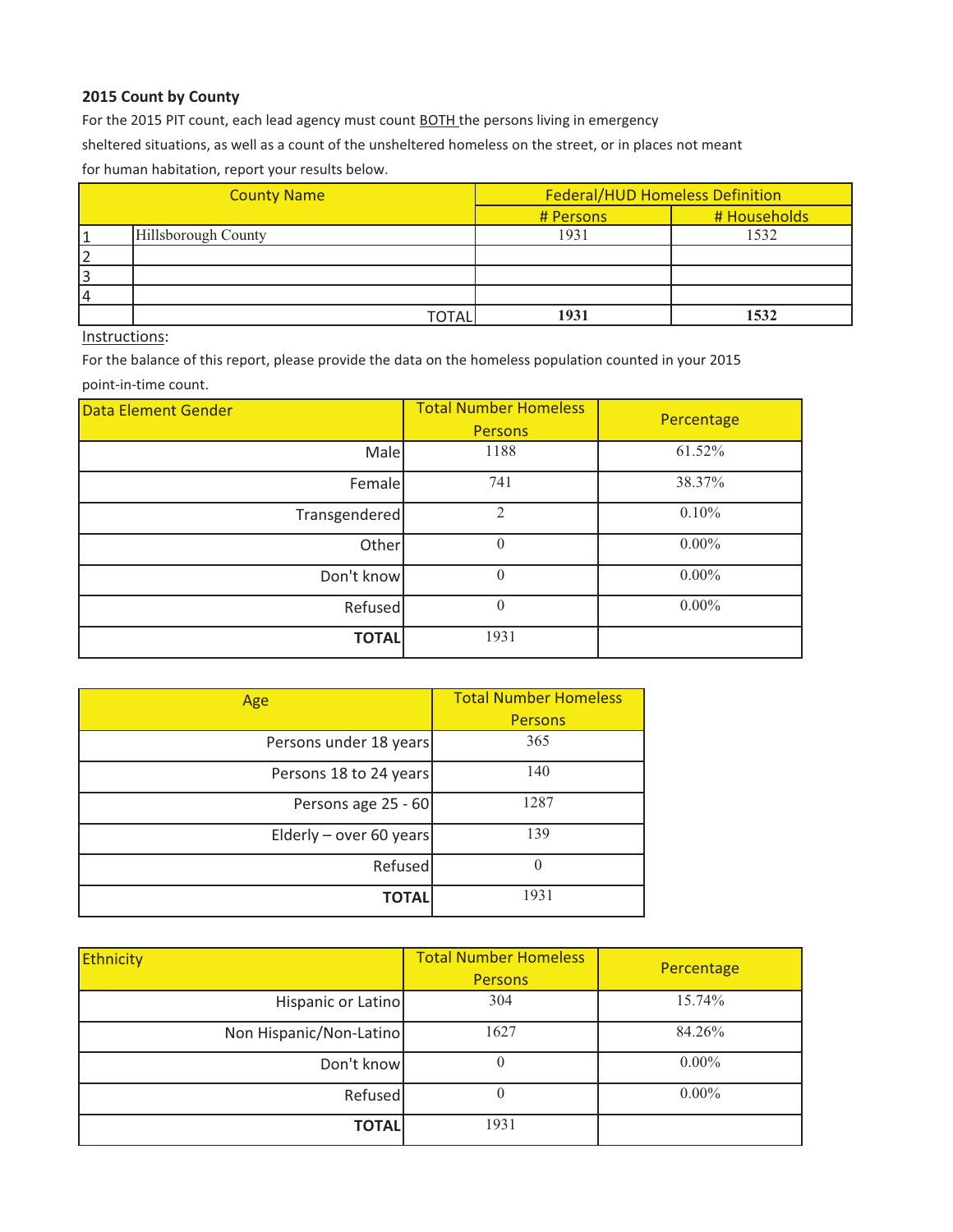| Data Element<br>Race              | <b>Total Number Homeless</b><br><b>Persons</b> | Percentage |
|-----------------------------------|------------------------------------------------|------------|
| American Indian/ Alaska Native    | 18                                             | 0.93%      |
| Asian                             | 16                                             | 0.83%      |
| <b>Black/African American</b>     | 877                                            | 45.42%     |
| Native Hawaiian/ Pacific Islander | 6                                              | 0.31%      |
| White                             | 897                                            | 46.45%     |
| Multiple Races                    | 117                                            | 6.06%      |
| Don't know                        | $\theta$                                       | $0.00\%$   |
| Refused                           | $\boldsymbol{0}$                               | $0.00\%$   |
| <b>TOTAL</b>                      | 1931                                           |            |

| <b>Military Veteran</b><br>Served on active duty in the US military | <b>Total Number Homeless</b><br>Persons | Percentage |
|---------------------------------------------------------------------|-----------------------------------------|------------|
| Yes                                                                 | 313                                     | 16.21%     |
| Male                                                                | 281                                     |            |
| Female                                                              | 32                                      |            |
| No <sub>l</sub>                                                     | 1618                                    | 83.79%     |
| Don't know                                                          | $\theta$                                | $0.00\%$   |
| Refused                                                             | $\theta$                                | $0.00\%$   |
| <b>TOTAL</b>                                                        | 1931                                    |            |

| <b>Household Type</b>                                   | <b>Total Number Homeless</b><br><b>HOUSEHOLDS</b> | Percentage |
|---------------------------------------------------------|---------------------------------------------------|------------|
| A. Households with at least one Adult and<br>lone Child | 169                                               | 11.03%     |
| B. Households without Children                          | 1363                                              | 88.97%     |
| C. Households with Children Only                        | $\theta$                                          | $0.00\%$   |
| <b>TOTAL Households</b>                                 | 1532                                              |            |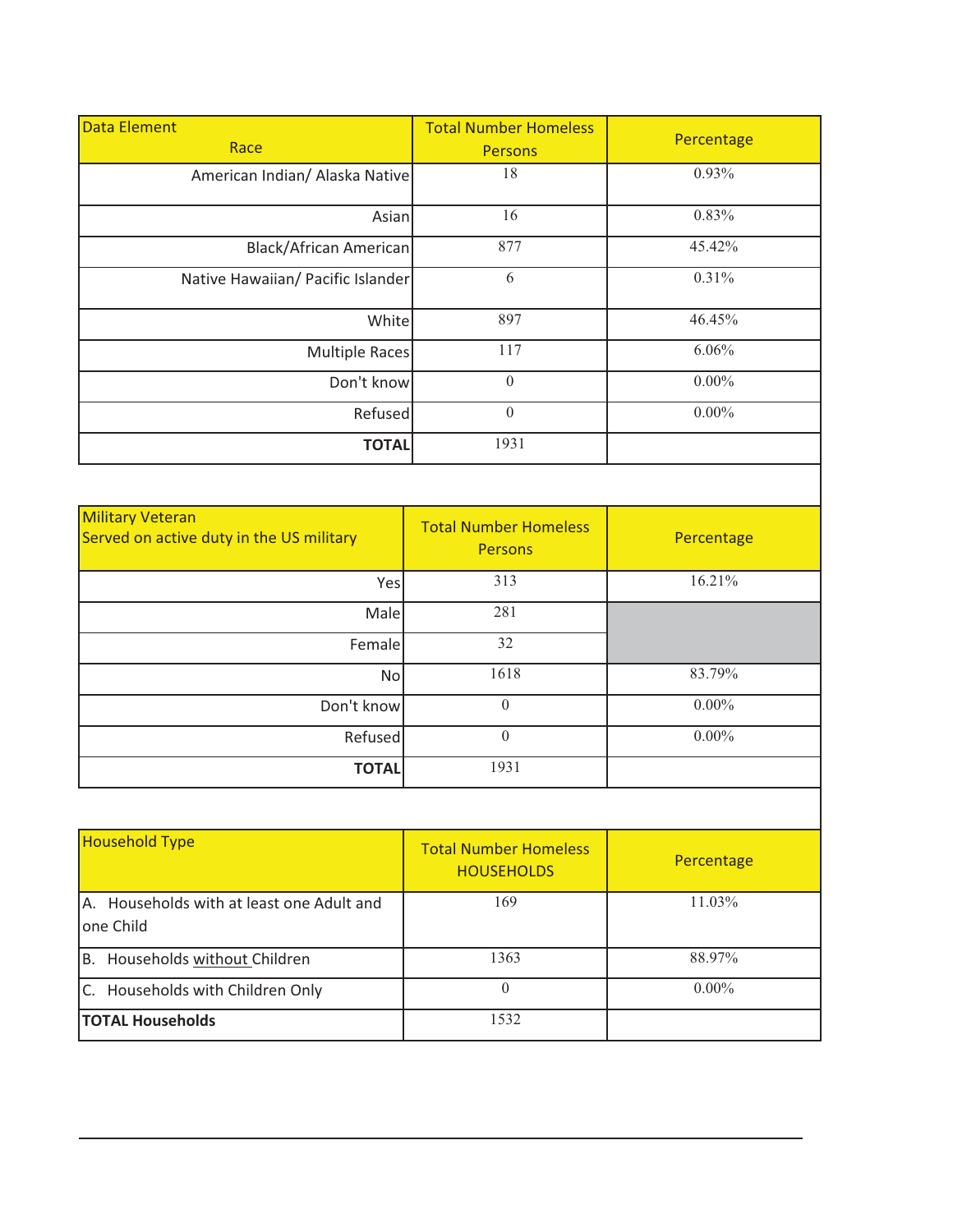| <b>Disabling Condition</b> | <b>Total Number Homeless</b><br>Persons | Percentage |
|----------------------------|-----------------------------------------|------------|
| Yes                        | 664                                     | 43.34%     |
| No                         | 621                                     | 40.54%     |
| Don't know                 |                                         | $0.07\%$   |
| Refused                    | 246                                     | 16.06%     |
| <b>TOTAL</b>               | 1532                                    |            |

| Type of disabling condition | <b>Total Number Homeless</b><br><b>Persons</b> | Percentage    |  |
|-----------------------------|------------------------------------------------|---------------|--|
| Physical                    | 310                                            |               |  |
| Developmental               | 25                                             |               |  |
| Mental Health               | 293                                            | Do Not Report |  |
| Drug or Alcohol Addiction   | 204                                            |               |  |
| HIV/AIDS                    | 19                                             |               |  |

| Prior Episodes of Homelessness in last 3<br>years,<br>number of separate times homeless. | <b>Total Number Homeless</b><br><b>Persons</b> | Percentage |
|------------------------------------------------------------------------------------------|------------------------------------------------|------------|
| No Prior Episode of Homeless (First time)                                                | 33                                             | 2.70%      |
| homeless)                                                                                |                                                |            |
| One time                                                                                 | 532                                            | 43.46%     |
| $2 - 3$ times                                                                            | 350                                            | 28.59%     |
| 4 or more times                                                                          | 309                                            | 25.25%     |
| <b>TOTAL</b>                                                                             | 1224                                           |            |

| Length of Current Homeless Episode      | <b>Total Number Homeless</b><br>Persons | Percentage |
|-----------------------------------------|-----------------------------------------|------------|
| 1 week or less                          | 37                                      | $3.21\%$   |
| More than 1 week, less than 1 month     | 97                                      | $8.43\%$   |
| 1 to 3 months                           | 215                                     | 18.68%     |
| More than 3 months, less than 12 months | 276                                     | 23.98%     |
| 1 year or longer                        | 526                                     | 45.70%     |
| <b>TOTAL</b>                            | 1151                                    |            |